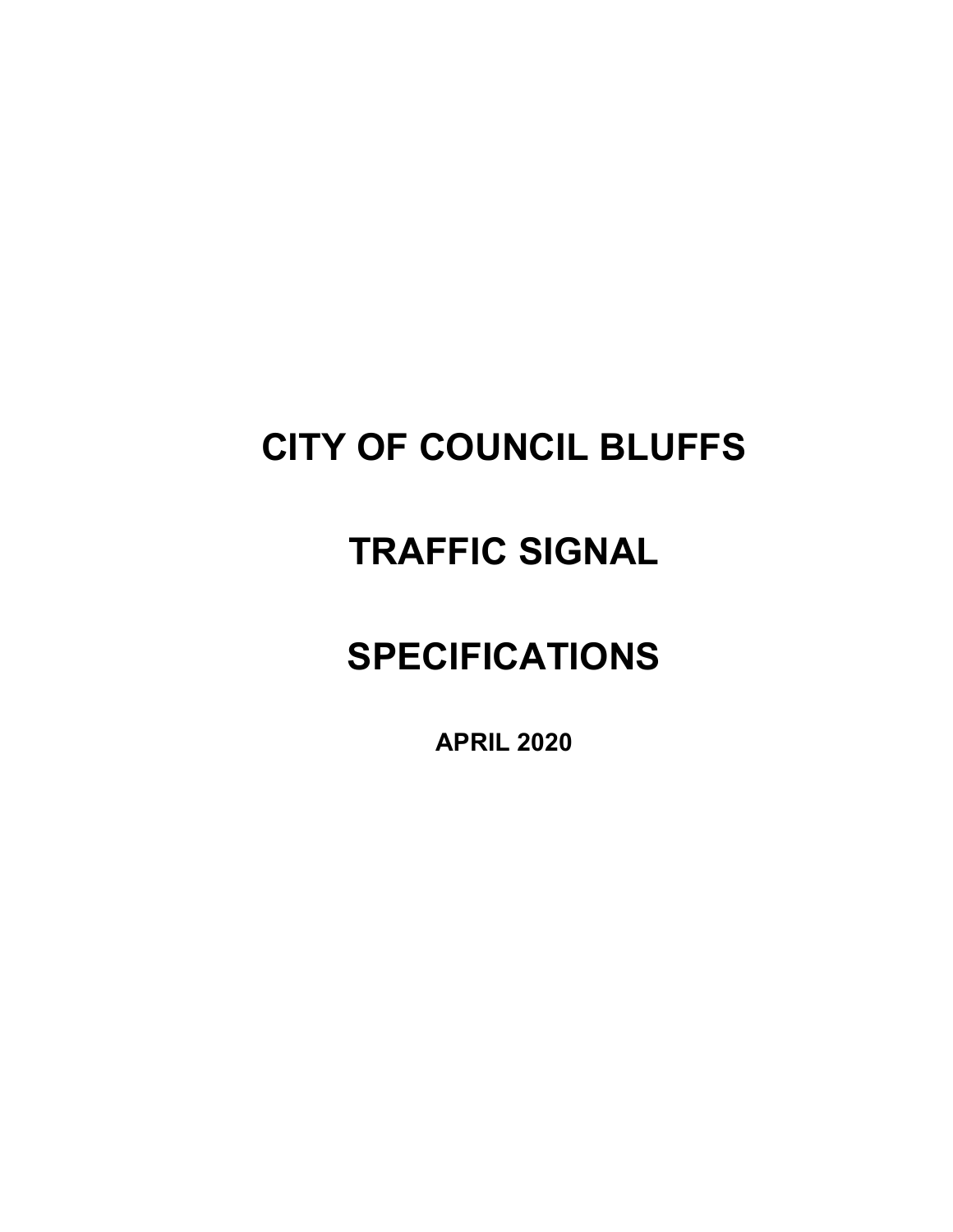## **TRAFFIC SIGNAL SPECIFICATIONS**

## **INDEX:**

- A. Traffic Signal Controller Unit
- B. Malfunction Management Unit
- C. TS2 Type 1 Cabinet Assembly
- D. Electrical Design
- E. Traffic Signal Battery Backup System (BBS)
- F. Electrical Service Pedestal
- G. Detection Systems
- H. Emergency Vehicle Traffic Signal Priority Control System
- I. Fiber Optic Interconnect
- J. Traffic Monitoring Camera
- K. Grounding System
- L. Contractor Coordination
- M. Guarantee
- N. Traffic Signal Heads
- O. Mast Arms and Poles
- P. Pole Bases
- Q. Conduit and Conduit Fittings
- R. Electrical Cable
- S. Wire Splicing
- T. Street Name and Regulatory Signs Mounted on Signals
- U. Signal Heads Covers
- V. Schedule of Unit Prices
- W. Contractor Qualifications and Responsibilities
- X. Blank-Out Signs

## **FIGURES:**

8010.1 Traffic Signal Base, Cabinet and Riser (1 of 2, 2 of 2) 8010.5 Loop Detector Details (1 of 4 through 4 of 4) 8010.8 Signal Head Detail (1 of 2, 2 of 2) 8010.12 Pedestrian Crossing Signal Details (1 of 2, 2 of 2) 8014.15 Electrical Service Details (1 of 3 through 3 of 3)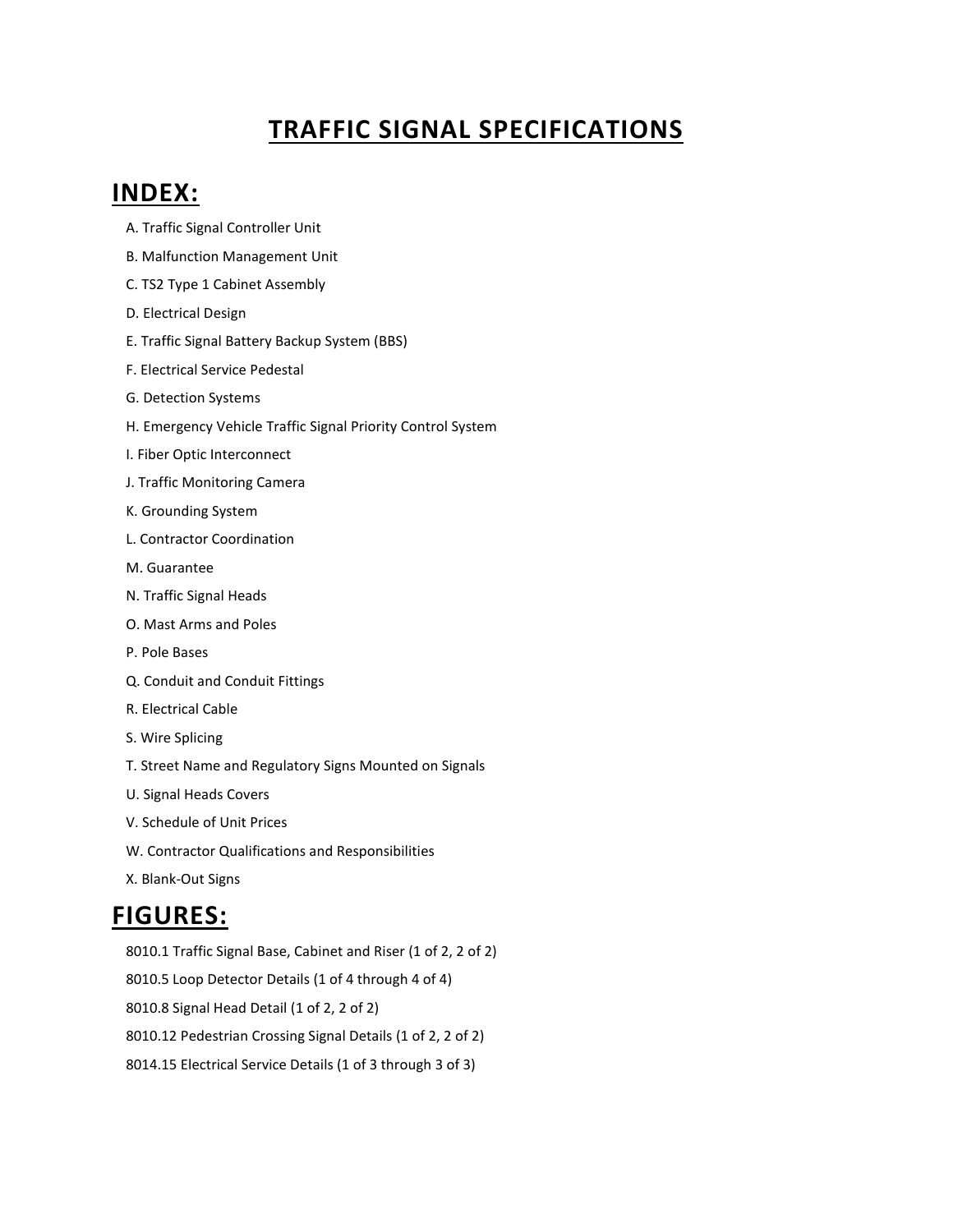## **A. TRAFFIC SIGNAL CONTROLLER UNIT**

## **1.0 GENERAL**

The Actuated Controller, Cabinet, and all auxiliary equipment shall be in full compliance with the **NEMA Standards Publication No. TS2-2003** including **NEMA TS-2 Amendment #4-2012 (for Flashing Yellow Arrow)** or latest.

The local intersection controller shall be the most current version of the Cubic|Trafficware Commander Advanced Traffic Controller or an equivalent approved by the City Traffic Engineer. The controller shall include the data key option or similar function. The local intersection Controller shall be fully compatible with the City of Council Bluffs' existing ATMS.now Advanced Traffic Management System manufactured by Cubic|Trafficware. The Controller shall be capable of 10/100 BASE-T Ethernet network communication. The City Traffic Engineer may specify alternate or additional communications capabilities as needed.

All auxiliary equipment supplied in the signal cabinet not produced by the primary Controller manufacturer shall have service information and parts availability information supplied including, model number, serial number, and/or part number, and the address of the manufacturer included on the cabinet layout and master parts list. The same manufacturer of the Controller timing unit shall also manufacture the traffic control cabinet and all terminal facilities unless otherwise approved by the City of Council Bluffs Traffic Engineer. All other equipment may be multi-source as long as it meets the latest NEMA TS2 specification and is approved by the City of Council Bluffs Traffic Engineer.

## **B. MALFUNCTION MANAGEMENT UNIT (MMU)**

## **1.0 GENERAL**

The MMU shall be the most current version of the EDI MMU2-16LEip with all supplemental equipment. Equivalent MMU hardware may be approved by the City Traffic Engineer. The MMU shall be fully compatible with **NEMA TS2- 2003** specification including flashing yellow arrow (FYA) operation. See the **SPECIAL PROVISIONS FOR TRAFFIC SIGNAL SPECIFICATIONS COUNCIL BLUFFS 2020** for the requirements of a shelf-mountable, sixteen channel, solidstate MMU with Ethernet capability. Where differences occur, the **SPECIAL PROVISIONS FOR TRAFFIC SIGNAL SPECIFICATIONS COUNCIL BLUFFS 2020** shall govern.

## **C. TS2 TYPE 1 CABINET ASSEMBLY**

## **1.0 GENERAL**

This specification sets forth the minimum requirements for a TS2 Type 1 traffic control cabinet assembly. The P cabinet (26" D x 44" W x 54 or 56" H) is to be used unless a specific cabinet size is called out on the plans. Cabinet vendor and manufacturer are not specified by the City of Council Bluffs, however each cabinet must be approved by the City's Traffic Engineer. The cabinet assembly shall meet or exceed all applicable sections of the **NEMA Standard Publication No. TS2-2003**. See the **SPECIAL PROVISIONS FOR TRAFFIC SIGNAL SPECIFICATIONS COUNCIL BLUFFS 2020** for the technical requirements on:

- Cabinet design and construction
- Terminals and facilities/main panel design and construction
- Power panel design and construction
- Auxiliary cabinet equipment
- Vehicle detection
- Cabinet test switches and police panel
- Switches general
- Combined preempt interface and SDLC panel
- Auxiliary devices
- Testing and Warranty

Where differences occur, the **SPECIAL PROVISIONS FOR TRAFFIC SIGNAL SPECIFICATIONS COUNCIL BLUFFS 2020**  shall govern.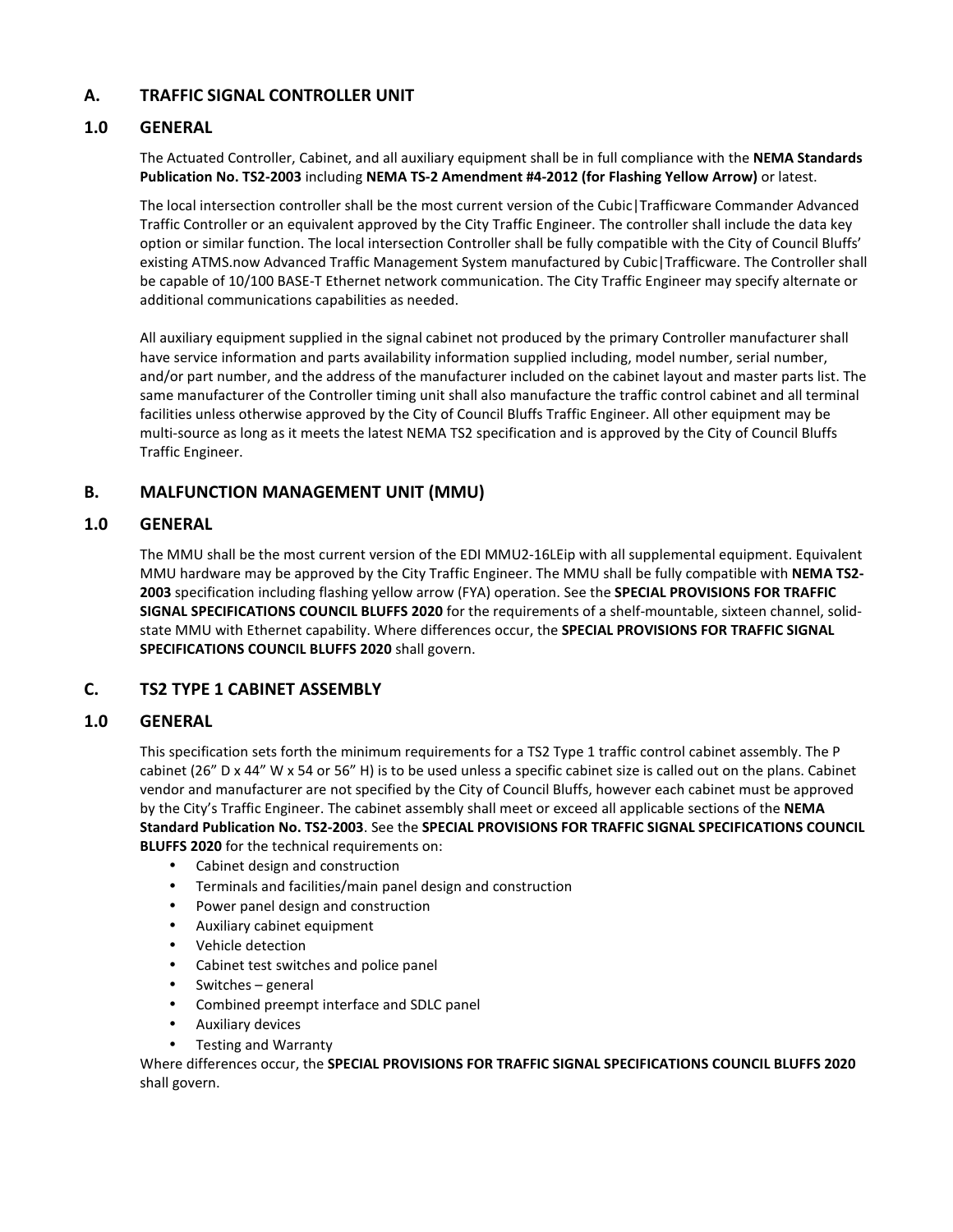## **D. ELECTRICAL DESIGN**

## **1.0 GENERAL**

The distribution of the 117 VAC throughout the cabinet shall not occur until the AC+ has first passed through the power protection devices. The cabinet shall be provided with power protection devices, which include the main AC+ power circuit breakers, radio interference suppressers, and lightning and surge protectors. The cabinet shall be provided with surge protection and radio interference (RFI) filters and lightning protection. These functions may be combined into one or more devices. Combining of devices shall be supported by manufacturer's printed literature stating specific compliance to standard industry levels, such as EDCO Model ACP 340 or equivalent surge protectors. Surge protectors shall provide a general cabinet protection as a parallel device. Additional protection shall be provided to all electronic devices such as the traffic Controller and conflict monitor via a series surge protector working in conjunction with the general cabinet protection. Surge protection, RFI's, etc. shall be rated at the ampacity of the breaker protection. Main cabinet circuit breakers shall be a minimum of 30 amps. A minimum of three circuit breakers shall be provided. The main cabinet breaker shall service all Controller and terminal facilities. The auxiliary breaker shall provide service to the cabinet detectors, masters, and other electronic equipment. The service breaker shall provide service to the fan, thermostat, etc. Duplex outlets, which are provided for equipment such as modems and other low current auxiliary equipment, shall be provided with seriesparallel lightning protection. Such outlets will be clearly identified to denote that they are specifically to be used for low current auxiliary electronic equipment only. The surge protector shall be capable of a peak current of 20,000 amps in an eight by twenty microsecond wave shape; have a life test with a maximum of a five percent change; have a clamp voltage not to exceed 280 volts @ 20 KA; have a response time to insure that the maximum voltage never exceeds 280 volts; is rated for 10 amps continuous service; and can operate from -40C to +85C degrees. Load switches and other high current devices shall require only parallel lightning protection devices. An MOV shall be installed on the radio interference suppressor between both the AC+ line to ground and the AC+ load to ground. The protection devices shall be mounted on a panel that is securely fastened to an interior wall of the cabinet.

Each signalized location shall utilize a standard 2 pole, weather tight circuit breaker type disconnect. The unit shall be rated a minimum of 60 amps and grounded as per NEC standards.

The controller shall contain a connector enabling outgoing and incoming electrical circuits to be connected or disconnected easily without the necessity of installing or removing individual wires. The connector may be a multiple pin jack; a spring connected mounting, or approved equivalent mounting.

In the event of a power interruption, the controller shall be capable of automatic reorientation upon power resumption and shall require no manual initiation or switching.

Electrical connections from the controller and auxiliary devices to outgoing and incoming circuits shall be made in such a manner that the controller or auxiliary device can be replaced with a similar unit, without the necessity of disconnecting and reconnecting the individual wires. This may be accomplished by means of a multiple plug; a spring connected mounting or approved equivalent arrangement.

All cabinet wiring shall be neatly trained throughout the cabinet and attached to the interior panels using nonconductive clamps or tie-wraps. Bundles of cables shall be laced or tied or enclosed in a sheathing material. The cabinet wiring shall not interfere with the entrance, training, or connection of the incoming or outgoing field conductors.

Except where terminated by direct soldering, all wires shall be provided with terminal lugs for attachment to terminal blocks using screws. All wires shall be identified and labeled in accordance with the cabinet wiring prints.

All wire insulation shall have a minimum rating of 600 volts.

An AC+ convenience outlet with a 3-wire grounding type receptacle shall be provided and be easily accessible. This receptacle and the LED lamp shall be separately protected from the main AC+ circuit breaker. The outlet shall be provided with ground fault protection.

The cabinet duct fan shall be separately protected and wired after the main AC+ circuit breaker.

The outgoing signal circuits shall be of the same polarity as the line (+) side of the power service. The incoming signal indication conductors shall be common and of the same polarity as the grounded (-) side of the power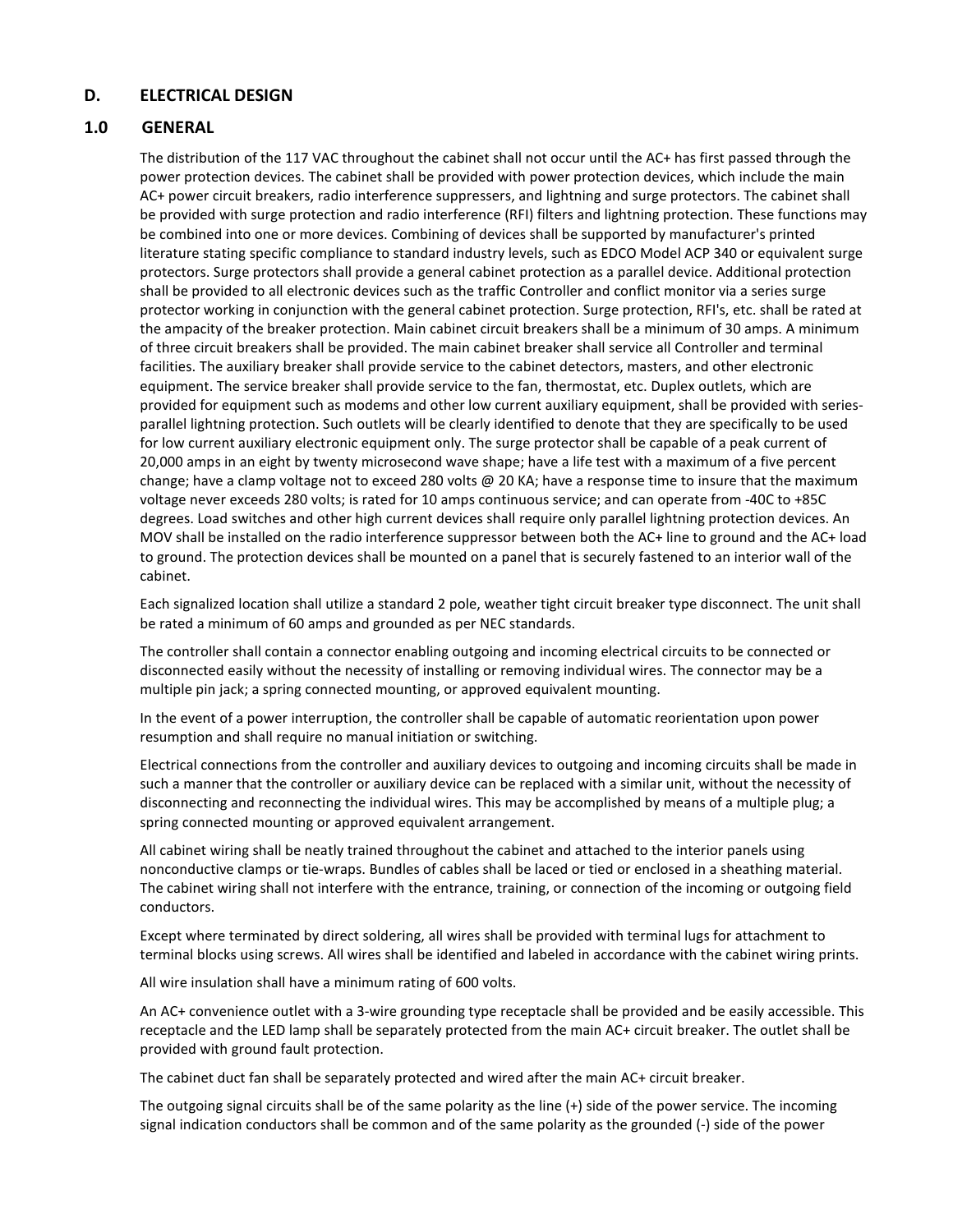service. The neutral (-) side of the power service shall be connected to the cabinet in an approved manner to a copper ground bus located on the panel with the main AC+ circuit breaker. The cabinet shall, in turn, be connected to an earth ground through a ground rod system located outside the controller cabinet. (See grounding sections for details.) No ground rods shall be installed inside the controller cabinet.

## **E. TRAFFIC SIGNAL BATTERY BACKUP SYSTEM (BBS)**

## **1.0 GENERAL**

This specification is for a system to provide back-up power to fully operate a traffic signal when normal line voltage is interrupted and to maintain a useable output voltage when line voltage is outside normal levels. The BBS will be the most current version of the FXM 1100 rugged UPS module, Alphacell 195 XTV batteries (4), SE48-2216 general purpose outdoor traffic enclosure (modified with internal sliding shelves), Universal Automatic Transfer Switch, Universal Generator Transfer Switch, and all supplemental equipment. Equivalent BBS hardware may be approved by the City Traffic Engineer. The BBS shall be fully compatible with the City of Council Bluffs' existing BBS infrastructure. See the **SPECIAL PROVISIONS FOR TRAFFIC SIGNAL SPECIFICATIONS COUNCIL BLUFFS 2020** for the technical requirements on:

• General Overview

- Operation
- Automatic Voltage Regulation (AVR) Buck/Boost
- Battery Charger
- User Interfaces and Displays
- **Communication**
- Automatic Bypass Transfer Switch
- Batteries
- Cabinet
- Remote Battery Monitoring System
- Warranty
- Vendor Support
- Quality Assurance

## **F. ELECTRICAL SERVICE PEDESTAL**

#### **1.0 DESCRIPTION**

When a ground mounted service enclosure is specified in the plans, these specifications shall apply.

## **2.0 SERVICE ENCLOSURE**

The service enclosure shall be TESCO class 26-100-M-A2 or equal and shall meet the requirements of UL 508, Industrial Control Equipment. Fabricate the exterior of the service enclosure using one-eighth (1/8) inch aluminum. Fabricate the interior of the service enclosure using fourteen (14) gauge, cold-rolled steel. Paint the interior of the service enclosure white. The interior dimensions of the service enclosure shall be twelve (12) inches wide, fortythree (43) inches high and seven and one-half (7 ½) inches deep. The service enclosure shall have continuously welded seams, a full-length dead front with stainless steel hinge and a pull section with a removable step.

The service enclosure shall have a fully framed, side-hinged, swaged outer door, flush fitted with top drip lip and closed cell neoprene flange-compressed gaskets. The service enclosure shall have a hinged dead front with a onefourth (1/4) turn latch and knurled knobs. Hinge the dead front door on the same side as the exterior door. The dead front door shall open a minimum of one hundred (100) degrees. Mount a removable back pan on four (4) welded one –fourth (1/4) inch studs. The service enclosure shall be completely pre-wired in the factory. Bolt-on or plug-in circuit breakers are not acceptable.

## **3.0 WIRING SCHEMATICS**

Produce wiring schematics using drafting software. Include all external equipment and connections in accordance with NEMA IIB. Enclose as-built factory drawings in clear plastic. Store drawings on the internally mounted document drawer.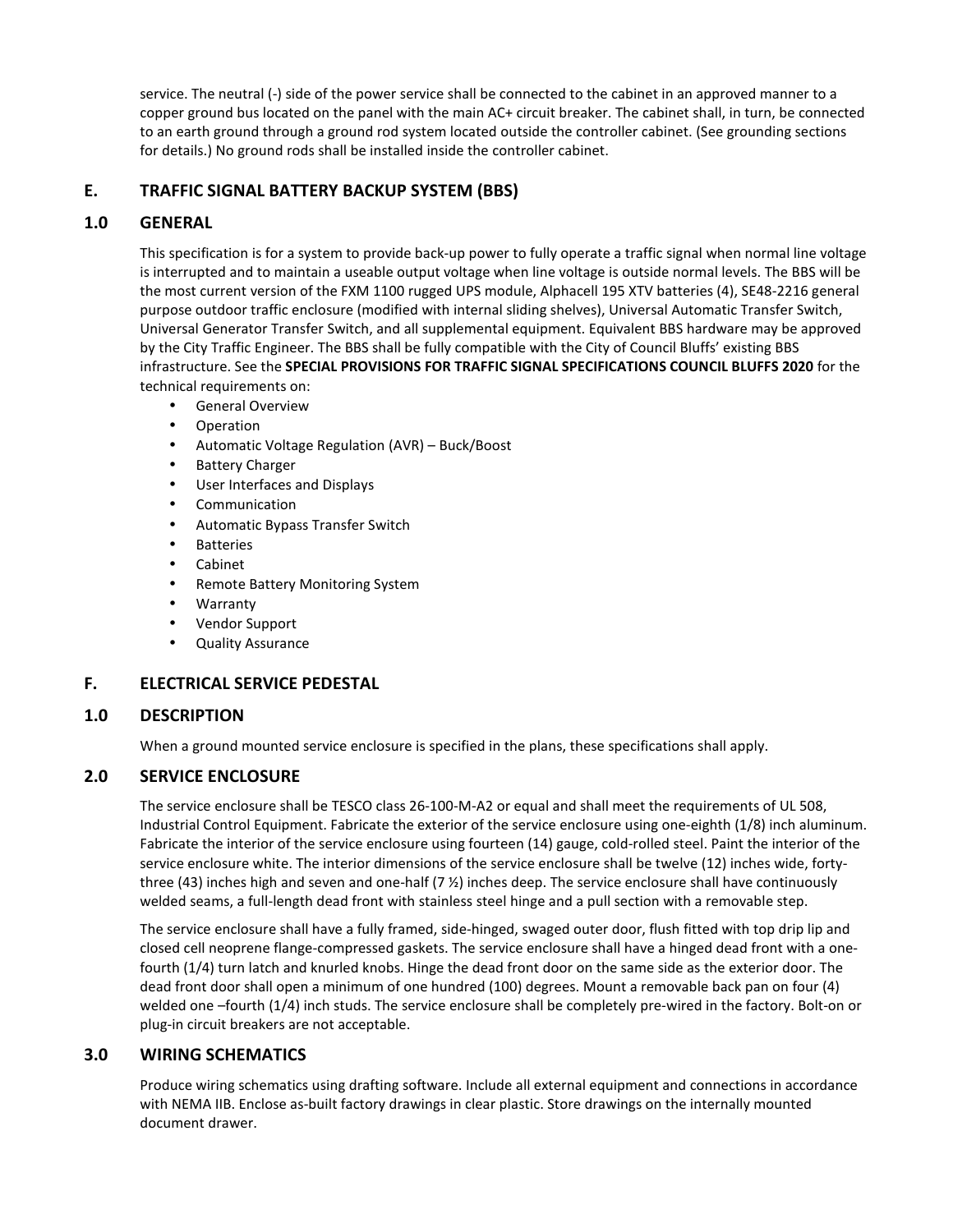Service conductors shall meet the requirements of Section 230 of the National Electric Code (NEC).

## **G. DETECTION SYSTEMS**

## **1.0 GENERAL**

This specification is for vehicle and pedestrian detection systems that shall be provided with each new traffic signal. The vehicle detection system shall be an Aboveground Radar System for both presence and advanced detection equivalent to the Wavetronix SmartSensor™ Matrix unless otherwise specified in the signal plans. Other vehicle detection systems that may be approved by the City Traffic Engineer include a.) Cubic|Trafficware wireless pod magnetometers b.) Video systems, and c.) Loop detectors. The pedestrian detection system shall be: POLARA iN2 – iNavigator 2 wire push button stations with the POLARA iCCU-S – iNtelligent Central Control unit or most current model. Equivalent vehicle and pedestrian detection systems may also be approved by the City Traffic Engineer. The vehicle detection system shall be fully compatible with the City of Council Bluffs' existing signalized infrastructure. See the **SPECIAL PROVISIONS FOR TRAFFIC SIGNAL SPECIFICATIONS COUNCIL BLUFFS 2020** for the technical requirements on:

- General Overview
- Radar Presence Detection
- Radar Advanced Detection
- General Wireless Magnetometer Detection
- Loop Detection
- Pedestrian Detection

## **H. EMERGENCY VEHICLE TRAFFIC SIGNAL PRIORITY CONTROL SYSTEM**

The Global Traffic Technologies Opticom brand of radio activated, GPS based emergency vehicle traffic signal priority control system (Preempt System) shall be installed in all traffic signal systems. All equipment and cabling necessary for the operation of the Preempt System shall be supplied and installed by the contractor to Global Traffic Technologies specifications.

Software configuration and system testing of the Preempt System shall be completed by the City Traffic Division personnel.

This item is specified to maintain compatibility with the currently installed system.

## **I. FIBER OPTIC INTERCONNECT**

## **1.0 DESCRIPTION**

All designed interconnect systems shall use single-mode fiber optic, interconnect cable. This work shall consist of furnishing and installing a fiber optic network for a traffic signal system in accordance with the Traffic Signal System scope of work as herein specified. All fiber optic components (except the interconnect cable specified separately) are required to provide proper communication with the City Traffic Signal network and shall be furnished and installed as a part of this item. These items shall include but not be limited to the items below.

## **2.0 DISTRIBUTION ENCLOSURE**

Field cable shall terminate in the Controller cabinet within a wall mount distribution enclosure. The distribution enclosure shall be dust and moisture repellent. The size of the enclosure shall be adequate for the number of fibers, proper winding area, and splices. The enclosure shall be mounted on the inside cabinet wall or other approved location, which does not interfere with the normal maintenance of the cabinet electronics. The field cable shall be secured to the enclosure in a manner that does not degrade the fiber optic cable but insures a firm and secure mount. The field cable jacket shall be removed and all protective gel shall be removed and the cables and tube areas shall be prepared in accordance with the manufacturer's recommendation. Sufficient lengths of every loose tube shall be coiled within the enclosure to provide spare distance and reach the fiber interface panel. Enclosures shall be 3M brand 8173/W4 <4 coupler> or 8173/W8 <8 coupler> or approved equal. Four fibers from each cable entering the cabinet shall be terminated. All other fibers shall be capped and sealed in accordance with manufacturer's recommendation.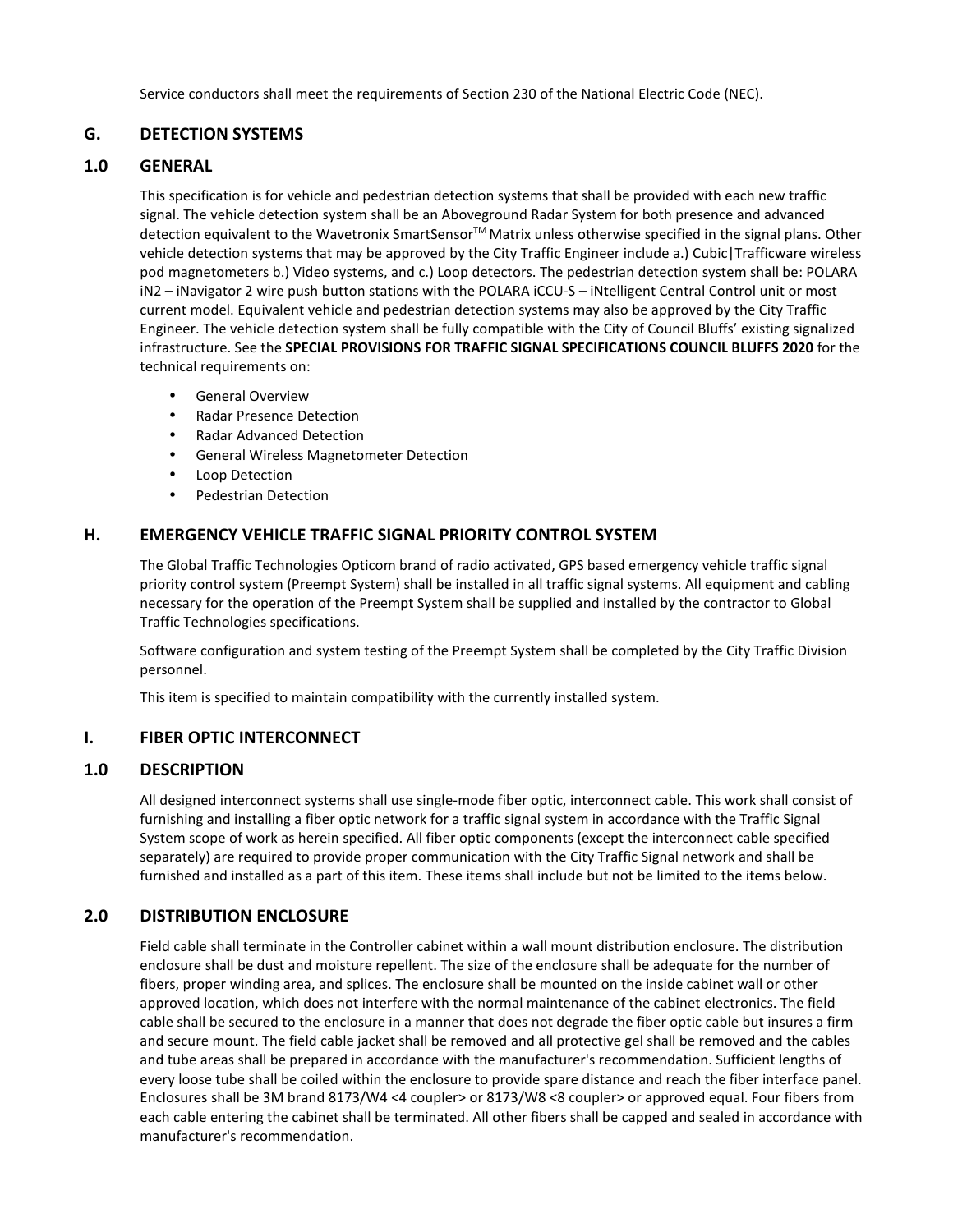## **3.0 CONNECTORS**

SC type connectors of ceramic ferrule and Physical Contact <PC> end finish shall be used to terminate fibers to equipment. The signal design shall specify the type of connector used. Mechanical connectors shall not be used to splice cables.

## **4.0 SPLICES**

The fiber cable shall be installed in continuous runs between Controller cabinets unless otherwise specified on the Plans. No splices shall be allowed outside the Controller cabinets. Only mechanical or fusion splices will be allowed when splices are authorized.

## **5.0 FIBER OPTIC CABLE**

This work shall consist of furnishing and installing the fiber optic cable of the type, size, and number of fibers specified and all associated accessories. Materials and accessories shall be the standard products of a manufacturer regularly engaged in the manufacture of fiber optic products. All materials and equipment furnished shall be completely free from defects and poor workmanship. All fibers in the cable must be usable and meet specifications. The product provided shall meet the latest applicable standard specifications by American National Standards Institute <ANSI>, Electronics Industries Association <EIA>, and Telecommunications Industries Association <TIA> for the type mode cable of the size specified and the specifications herein. The specific cable used shall be specified in the project plans.

Cable terminations shall be made by a trained and qualified technician with a minimum of two years' experience in installing and terminating fiber optic cable. This function may be provided by a person other than the installing Contractor. Upon Request by the Engineer, the Contractor shall provide documentation on qualifications and experience for fiber optic equipment installations. The Engineer shall be the sole judge of the acceptability of the experience level of the proposed individual selected for this function.

## **6.0 TESTING**

After the complete System is installed and terminated, but excluding the capping of unused fibers, an OTDR reading shall be preformed on all cables to insure that each section is in compliance with the issued specification. A hard copy of OTDR signature traces for all fibers for all sections shall be provided to the Engineer. Fibers that have been terminated shall be indicated in the report. In addition to the OTDR test report, the Contractor shall provide the test results of an Attenuation Test for the installed fibers using the insertion loss test procedure and the Transmitter/Receiver Power Level Test and the

Continuity Test. The results of all testing shall be recorded along with the date of the test, the name of the person performing the test, brand name, model number and serial number of all equipment used during the test, and any other pertinent information and data. The complete documentation file of all tests conducted and factory tests shall be submitted to the Engineer.

## **7.0 FIBER OPTIC SLACK, BENDING, AND PULLING**

The cable end shall be secured inside the Controller cabinet so that no load is applied to the exposed fiber strands. The minimum bend radius for static storage shall not be less than ten times the diameter of the cable measuring the cable on the outside, or as recommended by the manufacturer.

The minimum bend radius during installation shall not be less fifteen times the diameter of the cable measuring the cable on the outside, or as recommended by the manufacturer. Note: The Contractor should not use tie wrap devices on fiber optic cable due to the force exerted on the fiber and the ease of which this force can permanently damage the fiber.

Slack cable shall be left in each handhole or double handhole, at the top of any conduit riser, junction box, and

Controller. This slack cable requirement may be deleted where existing hand holes or through points lack sufficient area to maintain the minimum bend requirements. Where slack has been deleted, extra slack equal to the amount that would have been distributed in the through points shall be equally divided between the two

Controller cabinets and shall be in addition to the slack mandated at the cabinets. Each handhold or through point shall be provided with a minimum of 30 feet of slack. Each splice handhole location shall be provided with a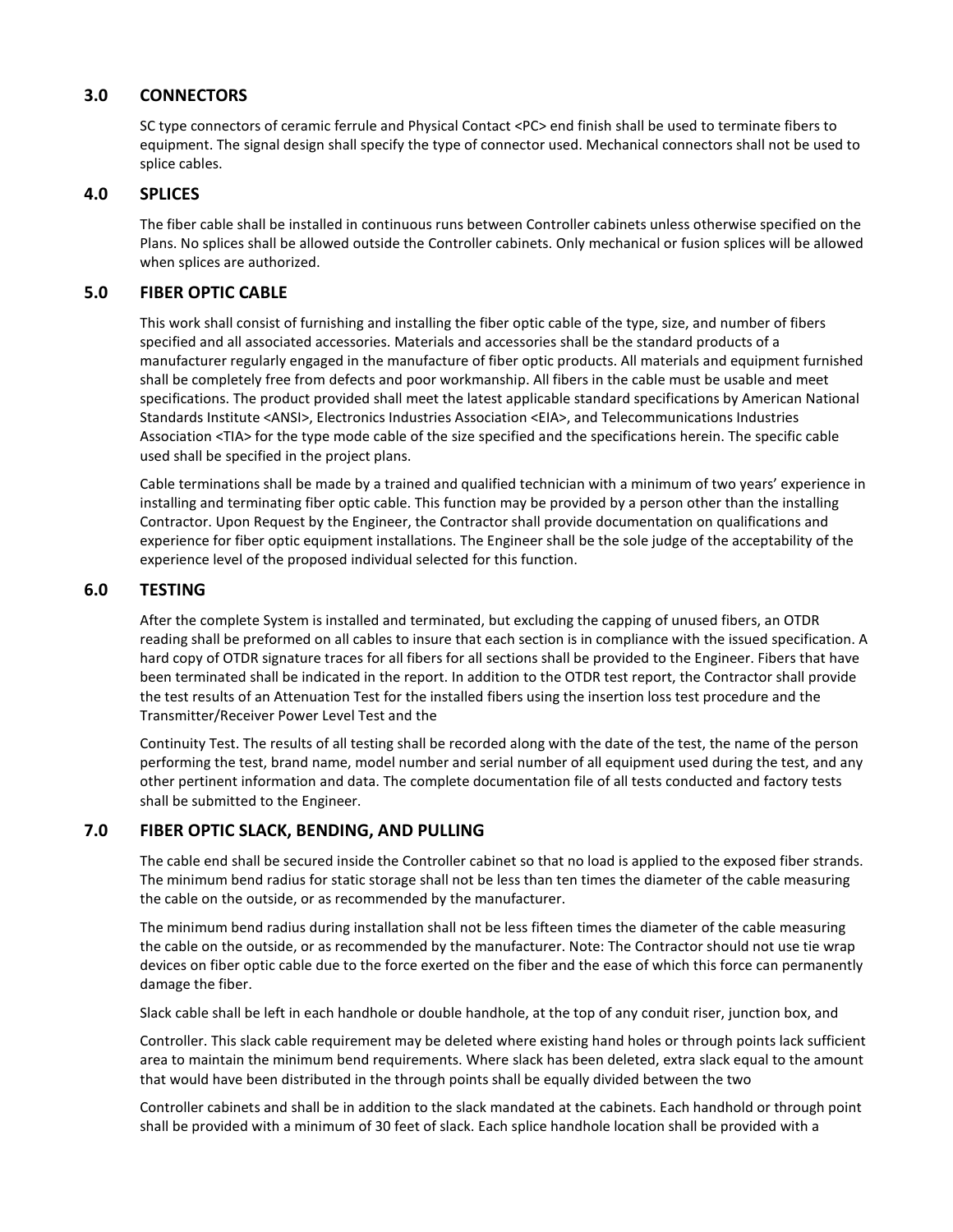minimum of 75 feet of slack. Controller cabinets shall be provided with a minimum of 10 feet of slack. Slack cable shall be coiled and the coils bound at three points around the coil perimeter and supported in their static storage position.

## **8.0 CABLE INSTALLATION IN CONDUITS**

A suitable cable feeder guide shall be used between the cable reel and the face of the conduit. The cable feeder shall be designed to protect the cable and guide the cable directly into the conduit off the reel. During the installation, the cable jacket shall be carefully inspected for jacket defects. If defects are found the Engineer shall be notified prior to any additional cable being installed.

The Contractor shall take unusual care in the pulling of the cable to insure that the cable does not become kinked, crushed, twisted, snapped, etc. A pulling eye shall be attached to the cable and be used to pull the cable through the conduit. A pulling swivel shall be used to preclude twisting of the cable. The cable shall be lubricated prior to entering the conduit with a lubricant recommended by the manufacturer. The lubricant shall be water base type. Dynamometers or break away pulling swing shall be used to insure that the pulling tension does not exceed the specified force of 2700 N <600 lbs.> or the cable manufacture's recommendations, whichever is less. The mechanical stress on the cable shall not allow the cable to twist, stretch, become crushed, or forced around sharp turns, which exceed the bend radius or scar or damage the jacket. The pulling of the cable shall be hand assisted at each pull point.

At each hand hole or through point and at the cabinet, the cable shall be visibly marked or tagged as "CAUTION-FIBER OPTIC CABLE."

An insulated copper wire, AWG No. 12 shall be pulled in the same conduit as the fiber optic cable in order to trace the installation. The ends of the trace wire shall be insulated and terminated in the last hand hole prior to the Controller cabinet. Due to the electrical conducting characteristics of the wire, especially during electrical storms, the wire shall not enter any Controller cabinet.

## **J. TRAFFIC MONITORING CAMERAS**

#### **1.0 GENERAL**

All new traffic signals shall have Pan-Tilt-Zoom cameras installed. Cameras shall be Axis Communications Q6125-LE. This camera is required to maintain interoperability with the City's current monitoring software. It will also maintain compatibility and continuity with the City's Intelligent Transportation System.

#### **2.0 POWER SUPPLY**

Camera shall be powered by High Power over Ethernet (IEEE 802.3at). Any devices necessary for providing power to the camera shall be included.

## **3.0 MOUNTING HARDWARE**

A mounting bracket capable of attaching the camera to the side of a steel traffic signal pole shall be included. Mounting hardware shall be supplied by the camera manufacturer.

#### **4.0 DECODING SOFTWARE**

Decoding software shall be industry-accepted and widely available.

#### **5.0 WARRANTY**

Supplier warrants that all products supplied will be free from defects in design, workmanship and materials under normal use for a minimum period of one (1) year from the date of the original purchase.

#### **K. GROUNDING SYSTEM (See plan details for further information)**

An equipment grounding conductor (EGC) shall be installed to electrically bond together all non-current carrying conductive materials, including cabinets, poles, pull boxes and raceways, to form an effective ground-fault current path to the overcurrent protective device (breaker) at the service location, as per NEC section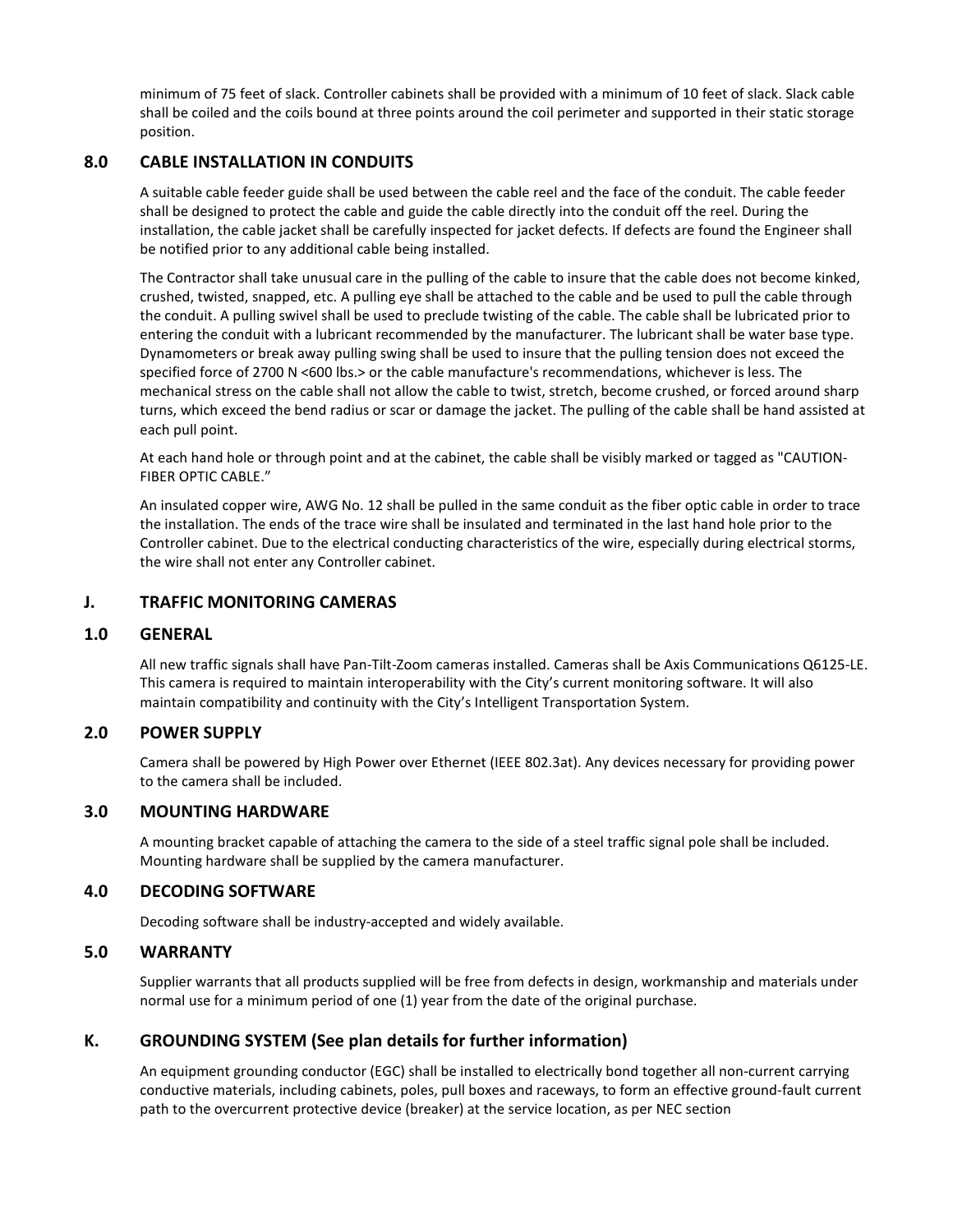250.4(A)(5). The earth shall not be used as the sole equipment grounding conductor or effective ground-fault path. The EGC shall be electrically isolated from A.C. Neutral in the controller cabinet.

The EGC shall be copper XHHW insulated wire sized per NEC section 250.122. Stainless steel fasteners and copper compression lugs shall be used. Use a specification grade bonding bushings, with stainless steel and hot dip galvanized construction. Use a listed copper conductive compound on all threads and conductors.

The grounding system at the service disconnect shall consist of four (4) - 5/8 inch X 10 foot (16mm x 3m) copper clad ground rods placed fifteen feet (4.6m) in opposite directions away from the utility pole. The ground rods shall be connected using Cadweld connectors to #2/0 copper cable. Bolt type clamps shall not be used. A common #2/0 copper cable may be connected into the disconnect equipment with the four cables being spliced at the base of the pole.

The Controller cabinet shall be grounded via a #6 copper wire to a 5/8 inch X 10 foot (16mm x 3m) copper clad ground rod located in a handhole a minimum distance of fifteen feet (4.6m) away from the Controller cabinet.

No ground rods may be installed within the cabinet.

A (1) -5/8 inch X 10 foot (16mm x 3m) copper clad ground rod shall be installed at each lighting standard and traffic signal pole. These rods shall be bonded to the EGC. The rod shall be offset below grade to extend into earth and be centered in base in top end of concrete and extend approximately 6" (150mm) above concrete.

All loop detector lead-in cables shall have the drain shield wire grounded at the point where the loop wires are connected to the lead-in cables. The drain shield wire shall be removed and covered at the cabinet. The loop leadin grounding system shall not be connected to or come in contact with any portion of the remainder of the AC grounding system.

## **L. CONTRACTOR COORDINATION**

The Contractor shall coordinate with the City of Council Bluffs Permits & Inspections Department and the local power company for the electrical connection for the 120 VAC power source to the Controller. Conduit and wire as specified in the plans shall be furnished and installed from the point of the power source to the cabinet. The cost of furnishing and installing this conduit and wire and the termination shall be considered incidental to the project and no additional bid item is provided other than the installation of the Controller. All conduit, wiring, and power service installations shall meet or exceed current National Electrical Codes and any other applicable local codes and ordinances.

The Contractor is required to coordinate with the various utilities in order to obtain clearances required for the installation of conduit and other accessories required to install the complete signal system. All costs incurred in the obtaining of space, marking, defining and coordination are considered incidental to the installation of the Controller.

## **M. GUARANTEE**

The equipment furnished under this specification shall be new, of the latest model, fabricated in a first-class workmanship manner from good quality material.

The entire Controller unit shall be warranted to be free from defects in workmanship and materials for a minimum of one year from date of acceptance. Any part(s) found to be defective, upon concurrence of the defect by the manufacturer, shall be replaced or repaired free of charge.

The owner shall be furnished with a certification from the equipment manufacturer stating that the equipment furnished under this specification complies with all provisions of this specification. If there are any items, which do not comply with this specification, then a list of those exceptions must be detailed on the certification and on the equipment submittals for the project. Failure to submit a list of exceptions on either the equipment submittals or the certification shall be deemed to be compliant with all issued specifications. Should deviations from the specification be determined from either the review of the equipment submittals or the installation of the hardware into the complete system, the Contractor shall be provided 30 days to correct the deviation(s) before rejection of the project and removal of the equipment.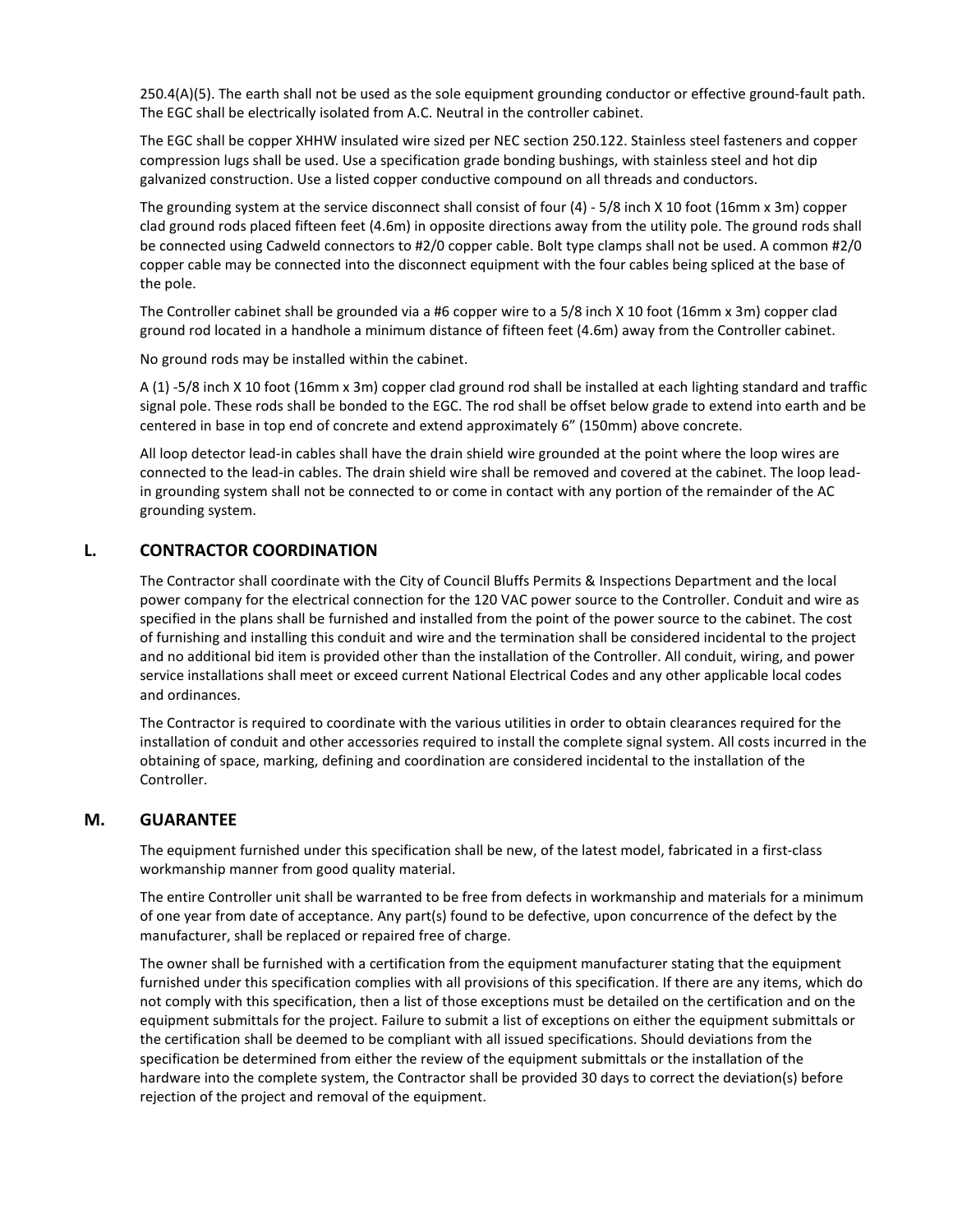## **N. TRAFFIC SIGNAL HEADS**

## **1.0 GENERAL**

This specification is for traffic signal heads that shall be provided with each new signalized intersection. Neither vendor nor manufacturer are specified for traffic signal heads/supplemental equipment by the City of Council Bluffs, however each piece of equipment related to the traffic signal heads must be approved by the City's Traffic Engineer. The equipment shall meet, as a minimum, all applicable sections of the **Iowa Statewide Urban Design and Specifications (SUDAS) Specifications Manual Division 8: Traffic Control Section 8010.** See the **SPECIAL PROVISIONS FOR TRAFFIC SIGNAL SPECIFICATIONS COUNCIL BLUFFS 2020** for the technical requirements on:

- Vehicular signal heads
- Pedestrian signal heads

## **O. MAST ARMS AND POLES**

All steel traffic signal mast arm pole assemblies shall be designed and detailed by the manufacturer supplying the poles. In the event special sized poles and mast arms are required for a signalization project, the Contractor shall submit from the pole manufacturer calculations of all loads transmitted to the bases prior to fabrication. Calculations shall be stamped by a registered professional engineer in the State of Iowa. All calculations shall be submitted with shop drawings and shall be reviewed by the Engineer prior to fabrication.

## **P. POLE BASES**

All concrete pole bases shall be designed as per the standard plans. When special bases are required, all calculations of all loads transmitted to the bases shall be submitted prior to fabrication. A registered professional engineer in the State of Iowa shall stamp calculations. All calculations shall be submitted with drawings and shall be reviewed by the Engineer prior to fabrication.

## **Q. CONDUIT AND CONDUIT FITTINGS**

Conduit and conduit fittings for direct bury applications shall be galvanized rigid steel conforming to UL-6, UL Standard for Safety for Electrical Rigid Metal Conduit – Steel; high-density polyethylene conforming to ASTM F2160, Standard Specification for Solid Wall High Density Polyethylene (HDPE) Conduit Based on Controlled Outside Diameter (OD); or rigid polyvinyl chloride conforming to UL-651, UL Standard for Safety for Schedule 40 and 80 Rigid PVC Conduit.

Conduit and conduit fittings for boring applications shall be high density polyethylene conforming to ASTM D3035, Standard Specification for Polyethylene (PE) Plastic Pipe (DR-PR) Based on Controlled Outside Diameter. Furnish in standard lengths with UL label.

Rigid steel conduit fittings shall be galvanized steel or galvanized malleable iron. Galvanizing shall comply with ASTM C123, Standard Specification for Zinc (Hot-Dip Galvanized) Coatings on Iron and Steel Products. PVC conduit fittings and cement shall be compatible with the PVC conduit. Transitions between HDPE and PVC conduits shall conform to the manufacturer's recommendations. Conduit size shall be the minimum trade size permitted for the application and shall have a constant circular cross sectional area. Conduit installed for above ground risers shall be galvanized rigid steel conduit.

## **R. ELECTRICAL CABLE**

## **1.0 GENERAL**

Electrical cable for intersection signalization shall be rated 600 volts minimum and be IMSA specification cable where applicable.

The number of conductors and size of all electrical cable shall be as shown on the plans.

All wire shall be plainly marked on the outside of the sheath with the manufacturer's name and identification of the type of the cable.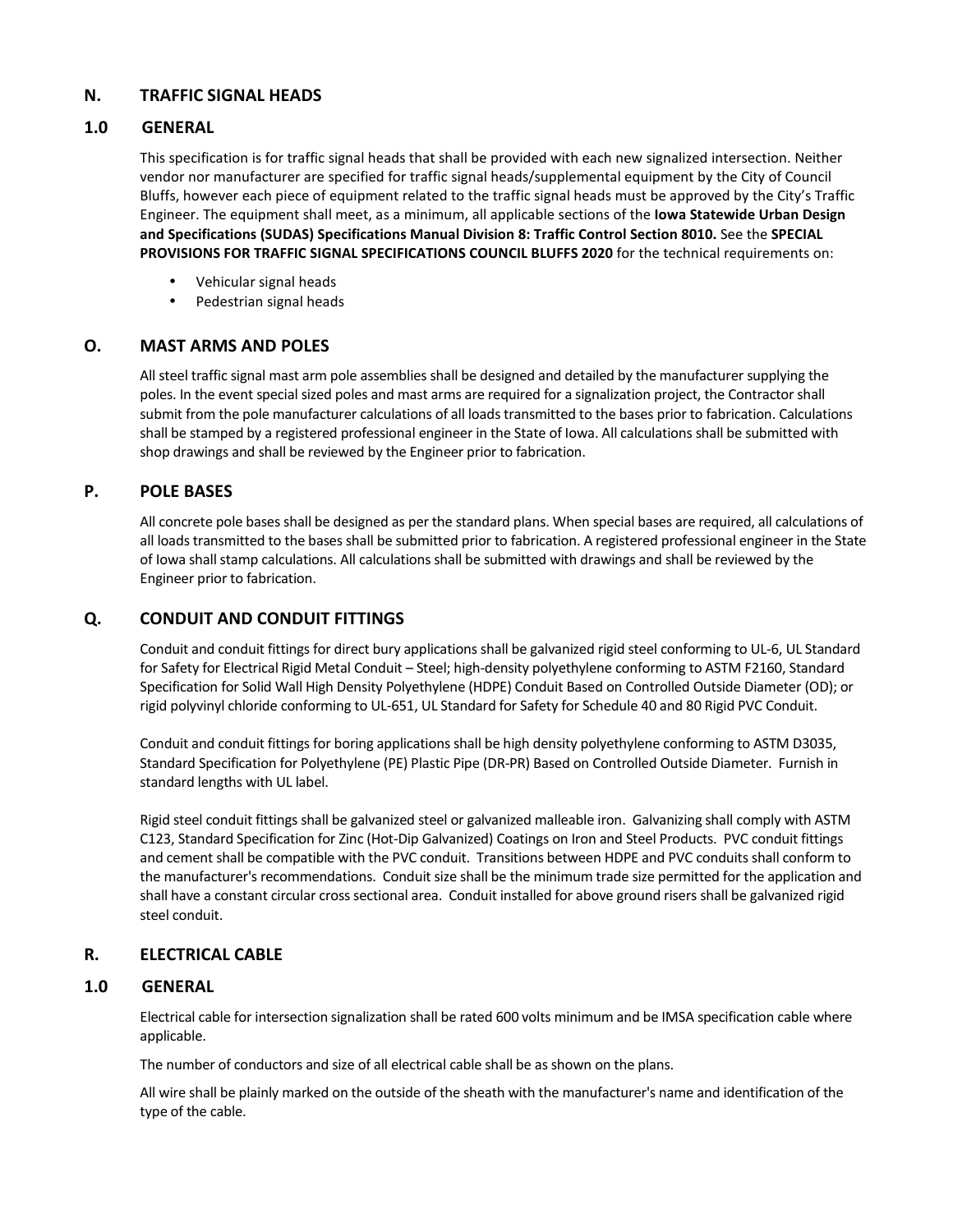All conductors used in the Controller cabinet shall be a minimum of No. 22 AWG (or larger, if required by the amperage requirements of the particular circuit), tinned copper conductors with a minimum of 19 strands, and shall conform to Federal Specifications IL-W-16878D, Type B or D, Vinyl-Nylon Jacket, 600 volts, 105 degrees C., equal or better. Conductors used in the Controller cabinet shall conform to the NEC color codes:

- A.C. Neutral White
- A.C. Line Black
- Chassis, Safety Ground Green
- Control Any color not listed above

See the **SPECIAL PROVISIONS FOR TRAFFIC SIGNAL SPECIFICATIONS COUNCIL BLUFFS 2020** for the technical requirements on:

- Power Lead-in Cable
- Signal Cable
- Loop Detector Wire (with plastic tubing)
- Detector Lead-in Cable
- Ethernet Cable
- Tracer Cable
- Grounding Cables

## **S. WIRE SPLICING**

## **1.0 GENERAL**

 No below grade splicing of any traffic signal wiring, except loop to loop lead-in cable, shall be allowed. All splices shall be made in signal pole bases or approved above grade enclosures.

 Wires being spliced shall be twisted in a clockwise direction in order that solderless connectors can be forced onto the splice.

 Solderless connectors and splice cap covers shall be secured and made water tight with either vinyl electrical tape or a liquid insulating sealant equivalent to Scotchkote electrical coating.

 All exposed single layer insulation, splice cap covers, and solderless connectors shall be encapsulated in rubber electrical tape. This is to provide a cushion to the single layer of insulation.

 The rubber tape shall be encapsulated in a layer of vinyl electrical tape. All portions of the tape are to be smooth and well secured.

All splices shall be oriented with the splice above the spliced wire to avoid water collecting in the splice.

Two nylon tie straps shall then be secured approximately two inches (50mm) beyond the wire splice at one-inch (25mm) increments to act as a strain relief to the splice.

## **T. STREET NAME AND REGULATORY SIGNS MOUNTED ON SIGNALS**

### **1.0 GENERAL**

The Contractor shall furnish and install all regulatory and information signs as per project plans. The signs shall meet current MUTCD specifications in relation to size and message standards. The signs shall use urban rated prismatic reflective sheeting. The City of Council Bluffs Traffic Maintenance Division shall supply the mast arm street name signs, which shall be installed by the Contractor. Any required brackets and/or supports for the mast arm signs shall be furnished by the Contractor.

## **U. SIGNAL HEAD COVERS**

**1.0 GENERAL**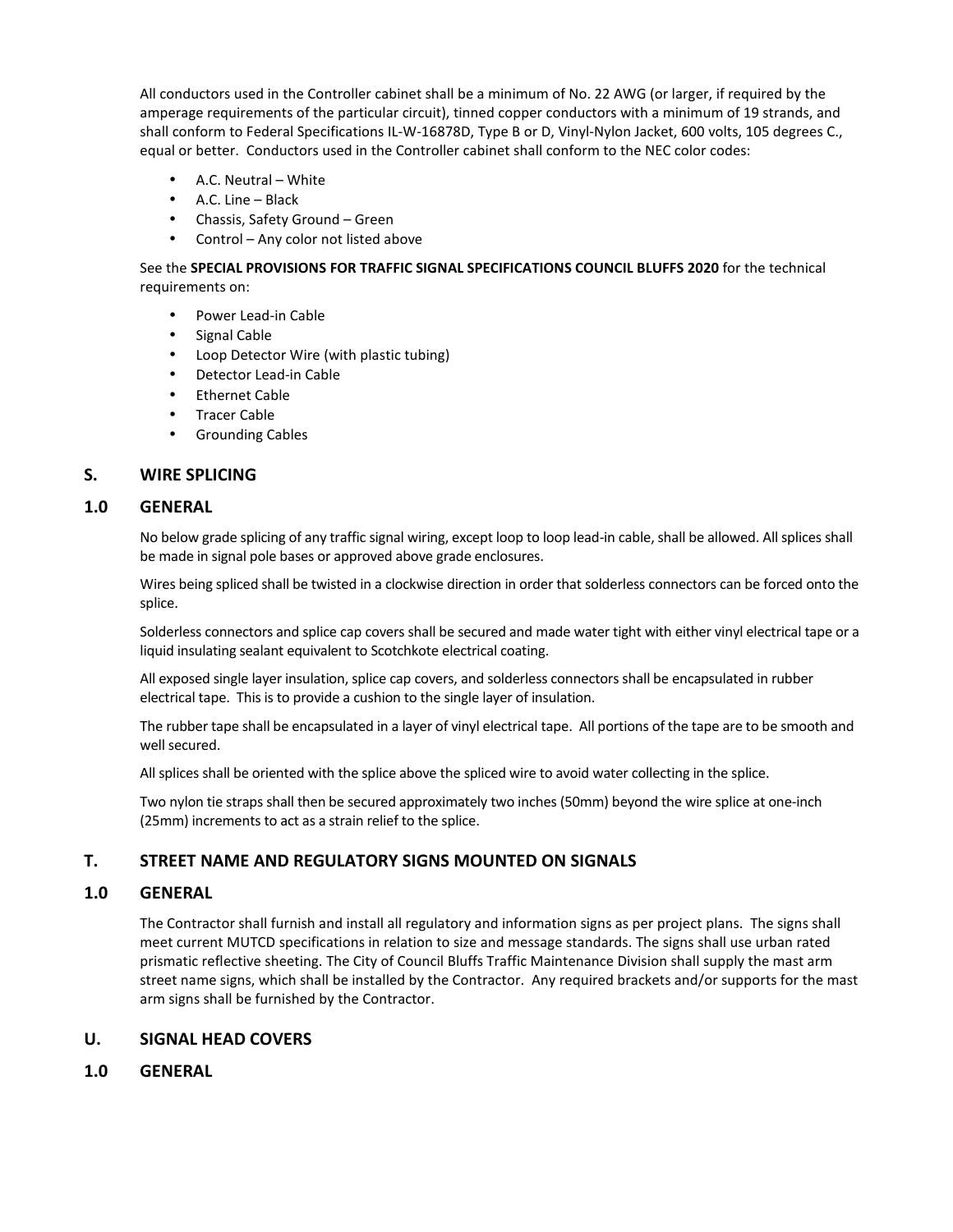During construction all signal heads shall be covered with black vinyl covers specifically designed for this purpose. The covers shall be fastened to the heads with nylon straps utilizing a cam lock mechanism to secure the straps. Plastic bags, cardboard, burlap and other similar materials are not acceptable covers.

## **V. SCHEDULE OF UNIT PRICES**

#### **1.0 GENERAL**

Prior to the preconstruction meeting the traffic signal contractor shall forward to the engineer a list of unit costs for the individual traffic signal items. The sum of costs for each item shall equal the total Contract Lump Sum price for the traffic signal installation. The total cost shall not be unreasonably distributed among the individual unit items.

## **W. CONTRACTOR QUALIFICATIONS & RESPONSIBILITIES**

## **1.0 GENERAL**

The Contractor or Subcontractor must be licensed as an Electrical Contractor as required by Iowa law and shall have a licensed master electrician on staff. The Contractor or Subcontractor also must have a minimum of five years' experience in the construction and installation of traffic signal systems. A list of qualifying projects must be attached to bid documents.

All Electrical Work and Traffic Signal Equipment installation shall be performed under the direct supervision of a licensed (Iowa Class A Master) electrician with a minimum of five years previous experience in traffic signal installations as well as related experience in the assembly and maintenance of traffic signal control equipment. Résumé(s) of electrician(s) who will perform this function shall be provided before construction begins and as requested by the project engineer.

All Electrical Work shall be performed by personnel licensed as an Apprentice Electrician in Iowa or higher Iowa electrical license. All personnel performing Electrical Work shall carry proof of their qualification on their person at all times while on the work site.

The Contractor is responsible for arranging and successful inspection by the City Electrical Inspector. The Contractor shall be responsible for resolving all deficiencies identified by the City Electrical Inspector.

The Contractor shall provide an unconditional warranty on the work done by the Contractor for a period of one year from the date of acceptance by the City of the completed installation.

## **X. BLANK-OUT SIGNS**

## **1.0 GENERAL**

Sign shall be capable of displaying one or multiple messages.

Each message will be displayed by applying 120 VAC to a separate input for each message.

The sign shall be completely dark (blank) when no input voltage is supplied.

See the **SPECIAL PROVISIONS FOR TRAFFIC SIGNAL SPECIFICATIONS COUNCIL BLUFFS 2020** for the technical requirements on:

- Functional Description
- Aluminum Housing
- LED Message Modules
- Warranty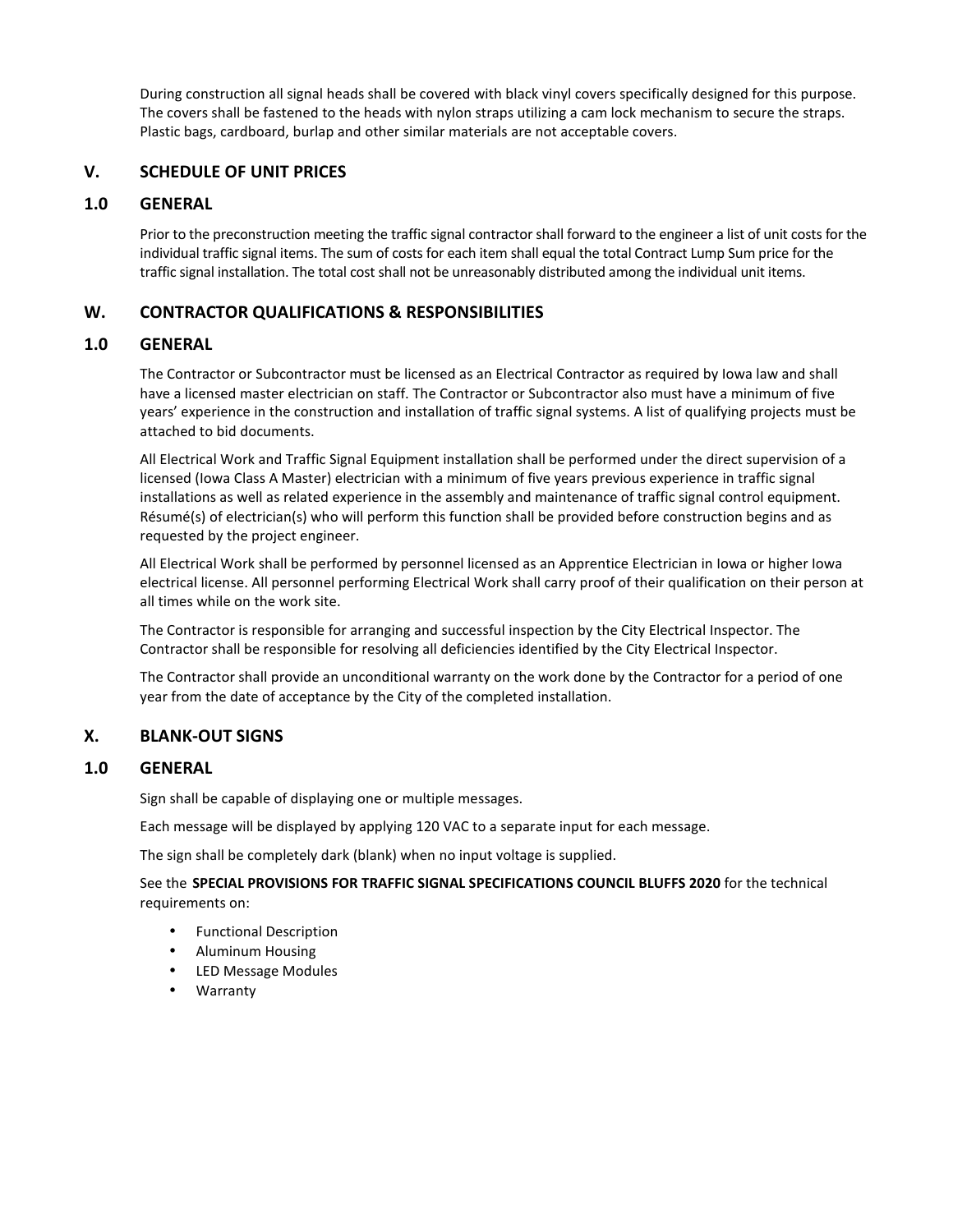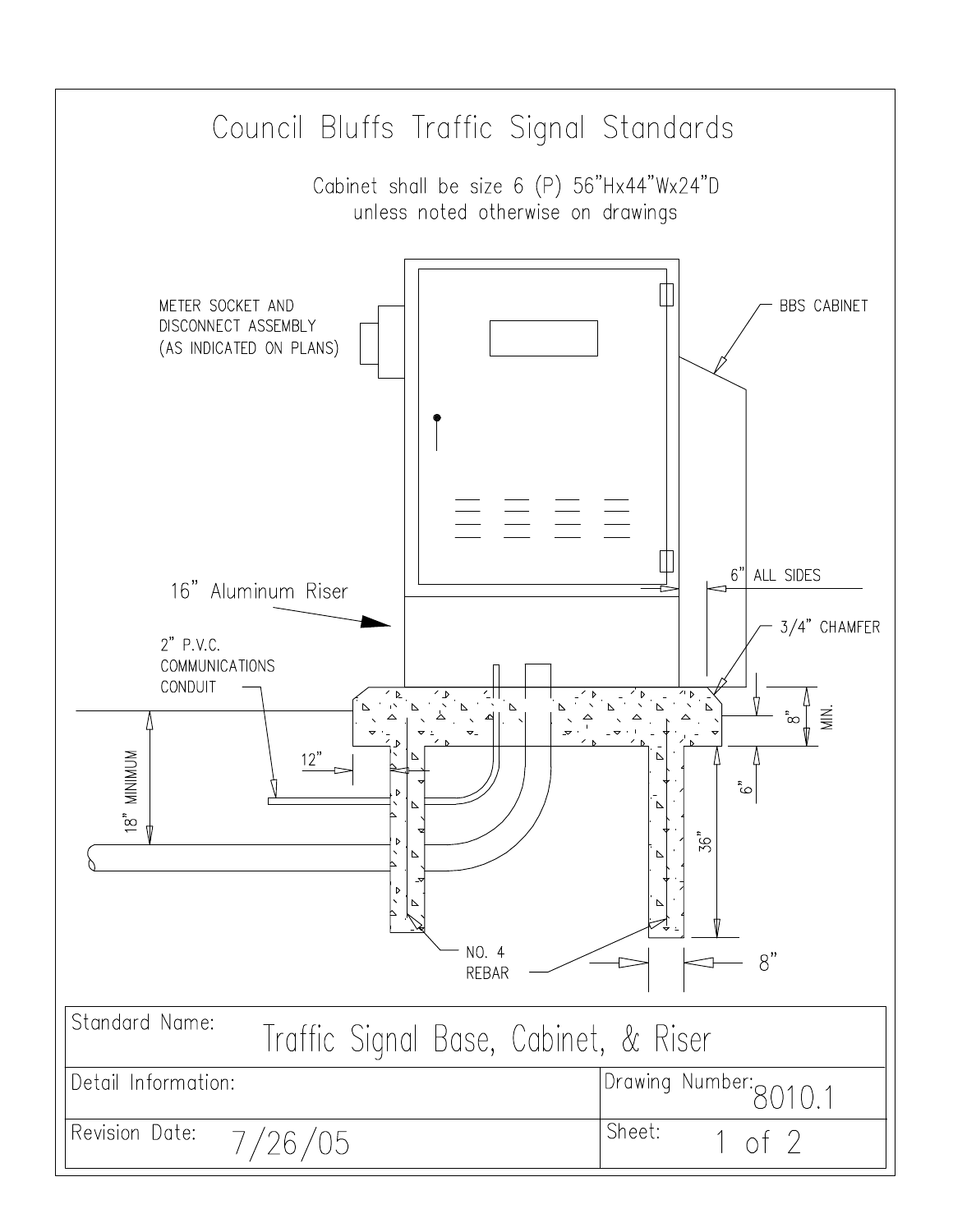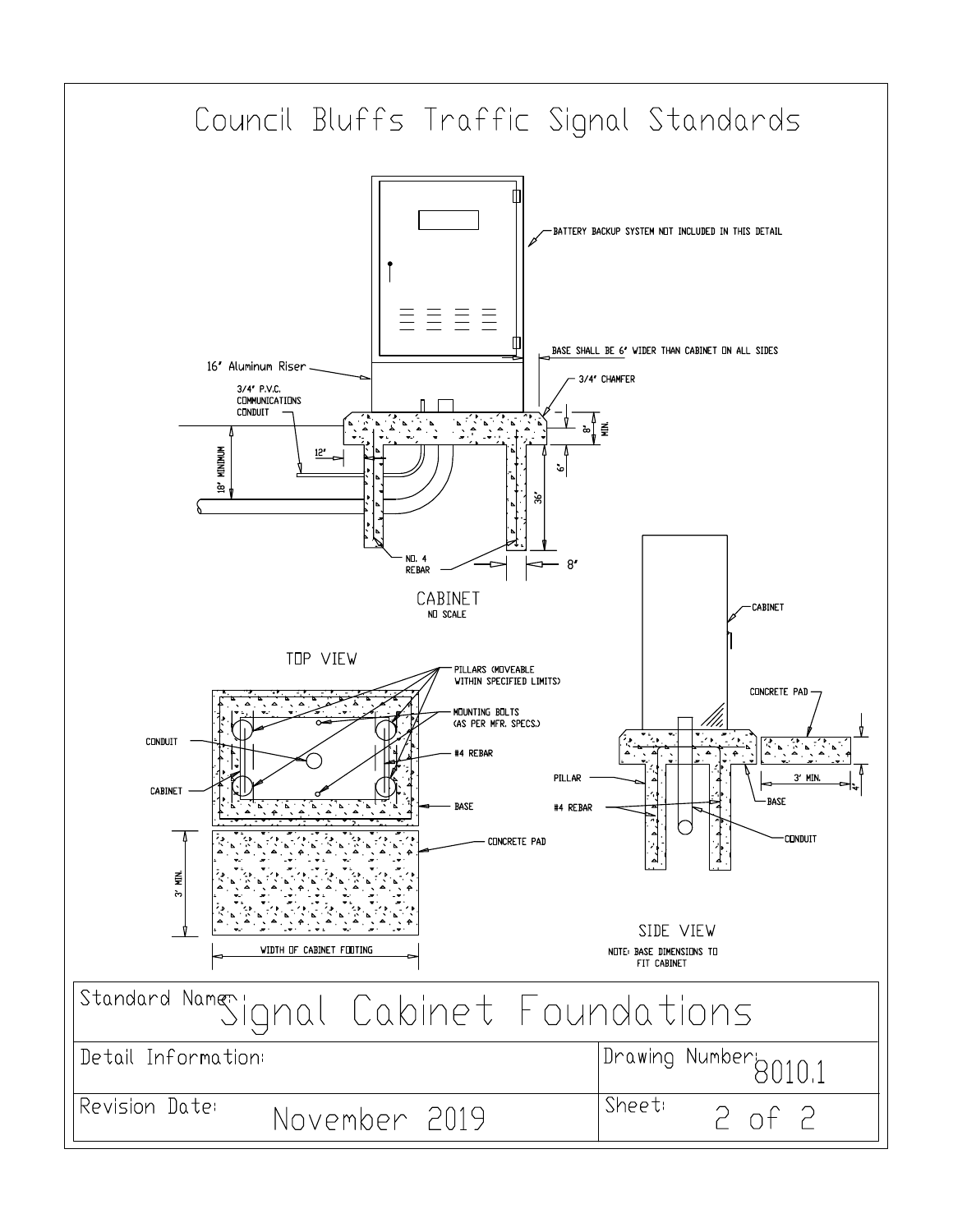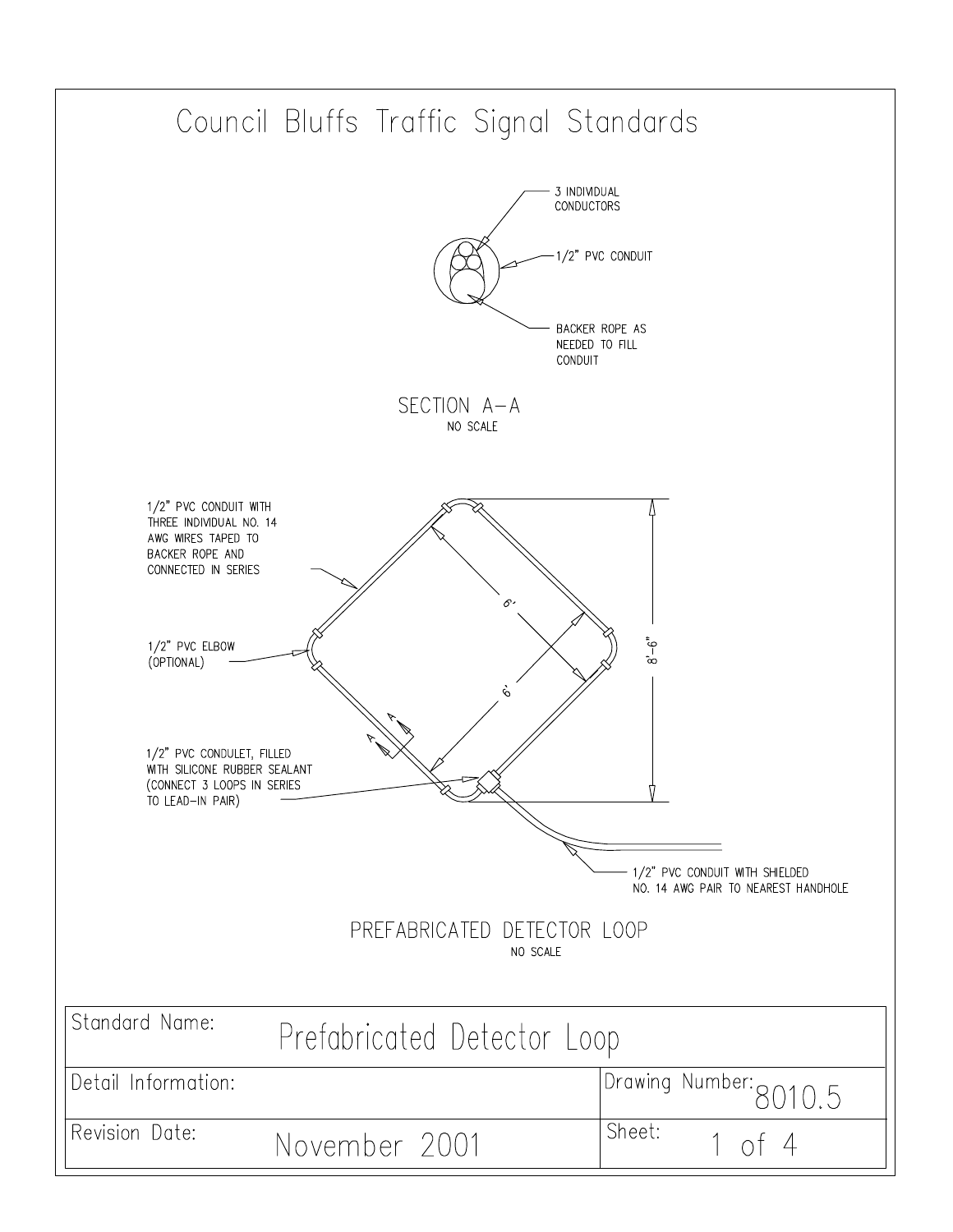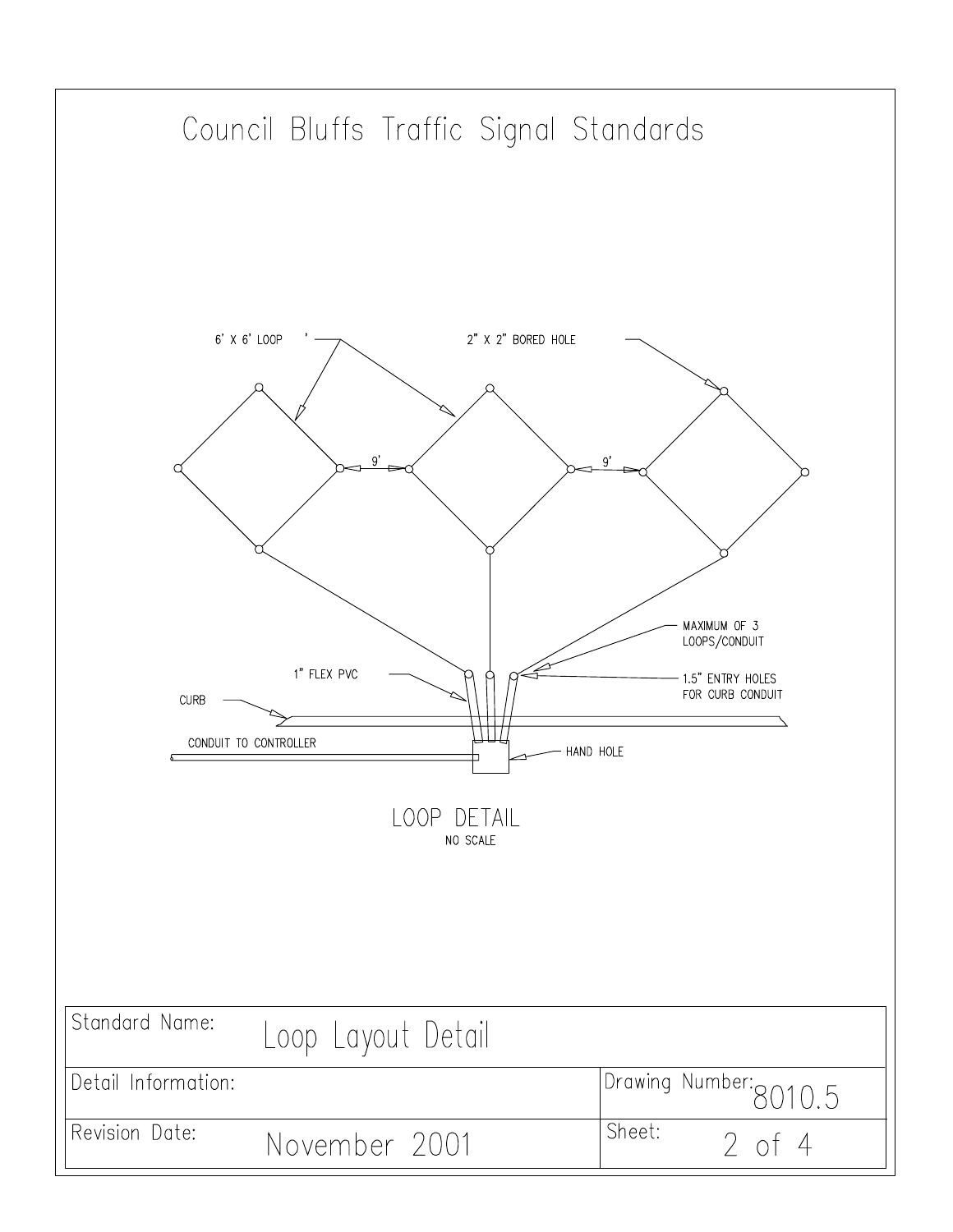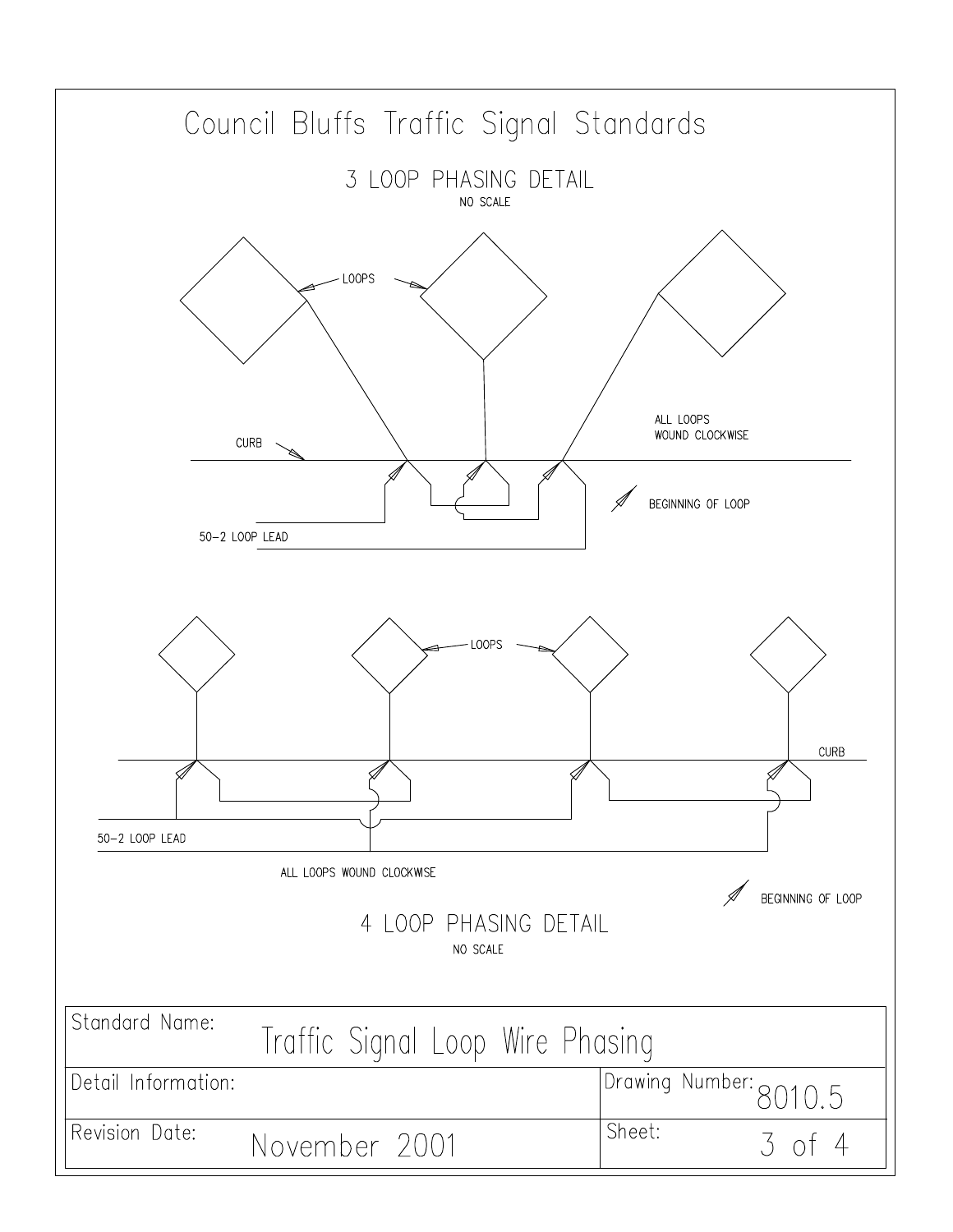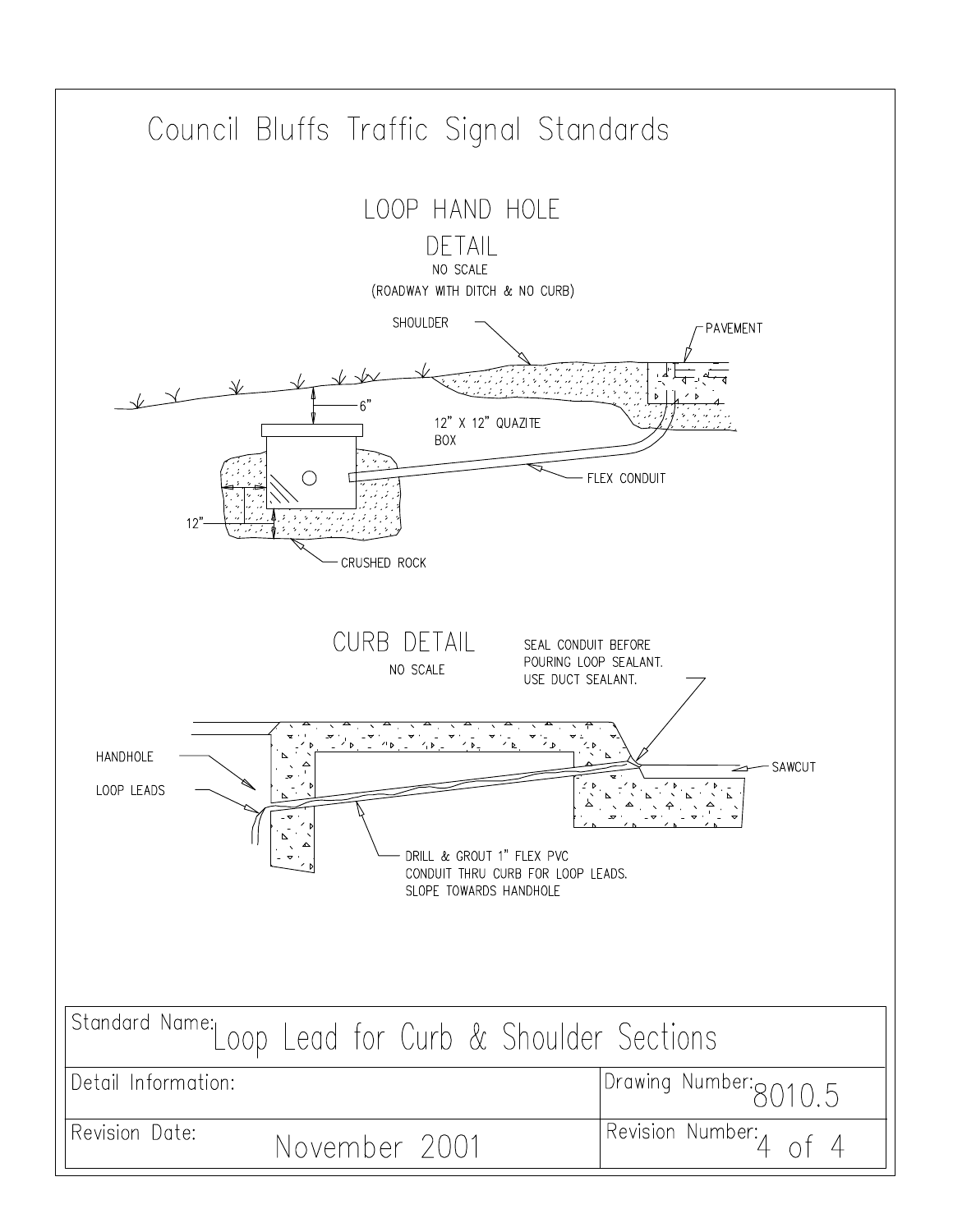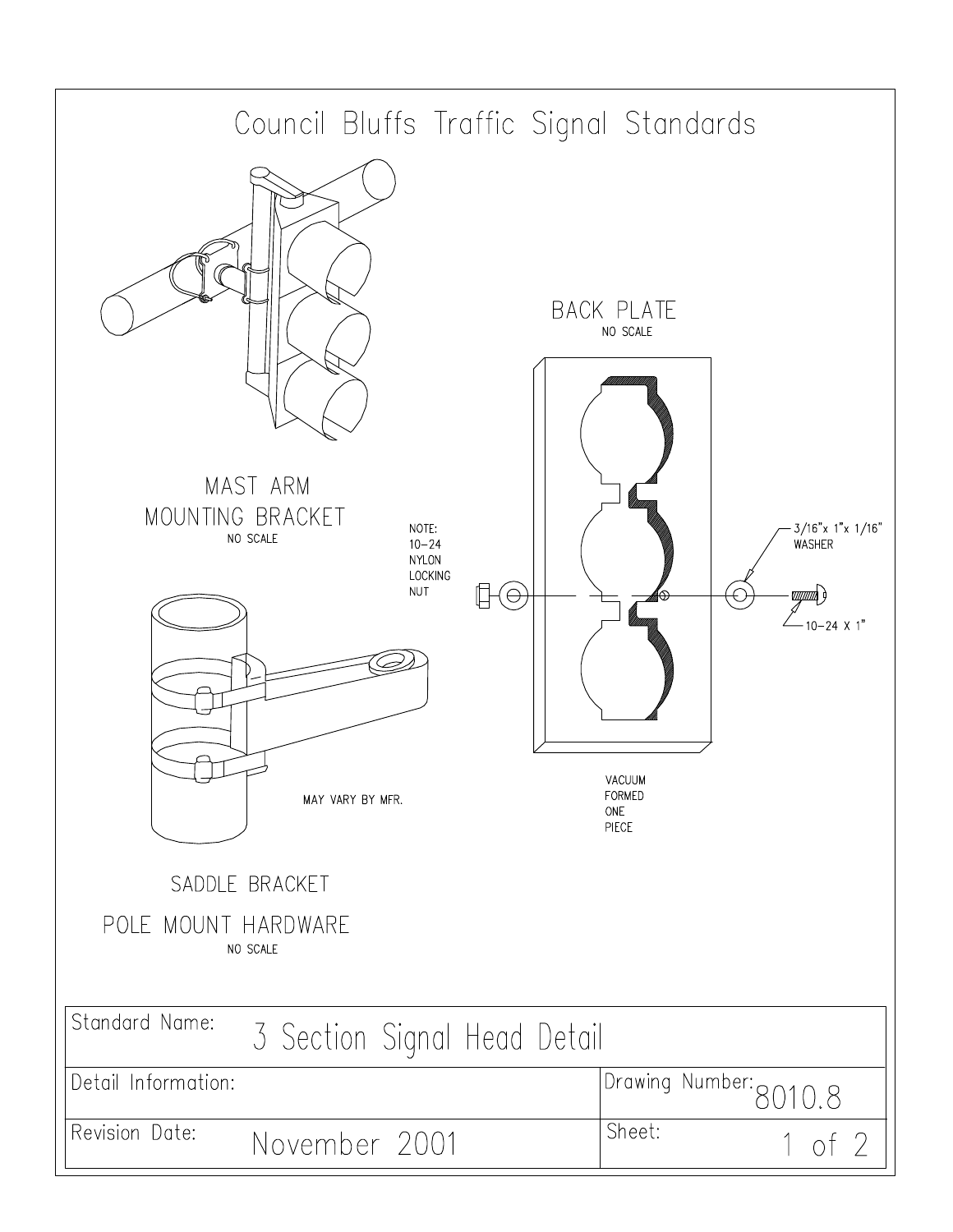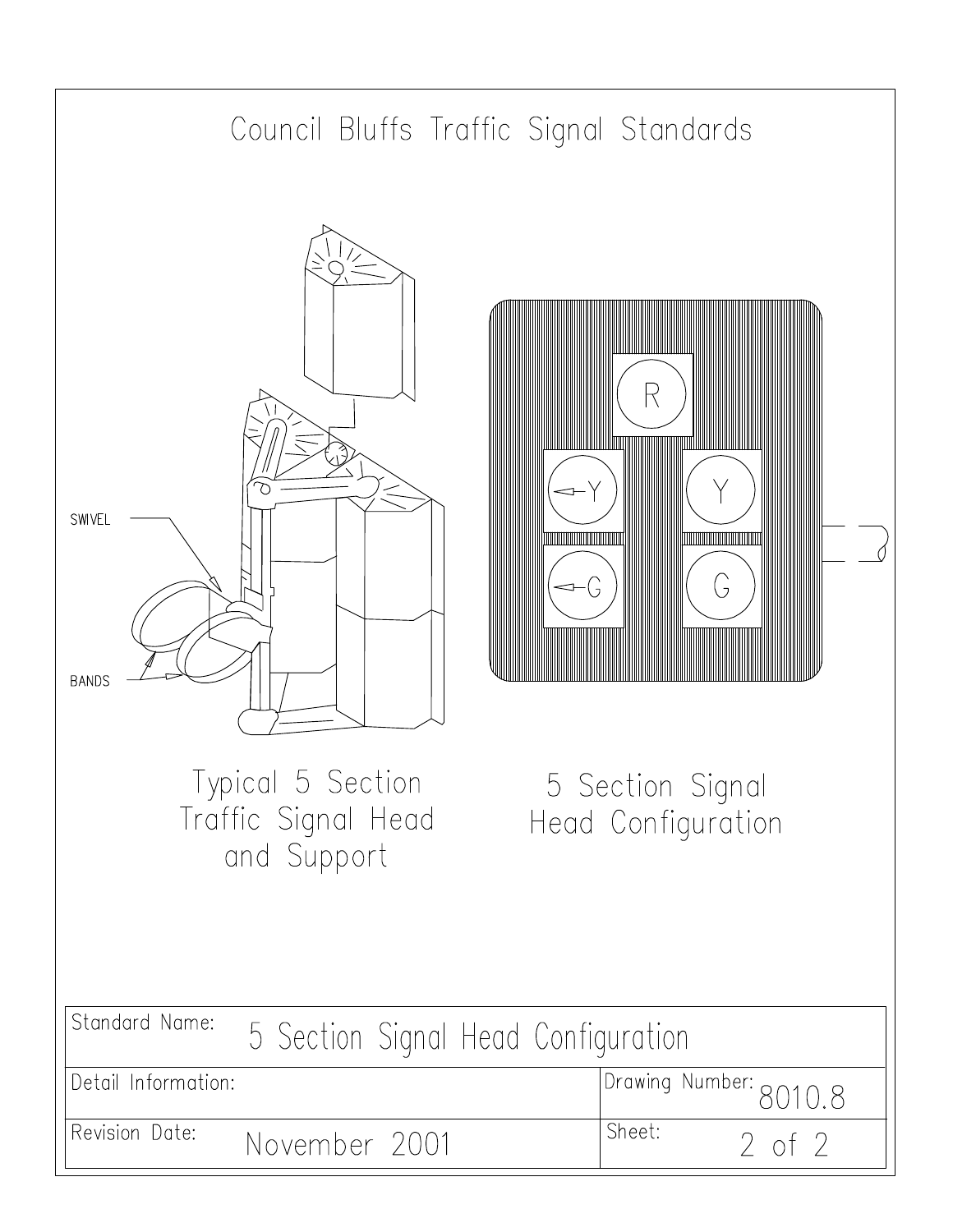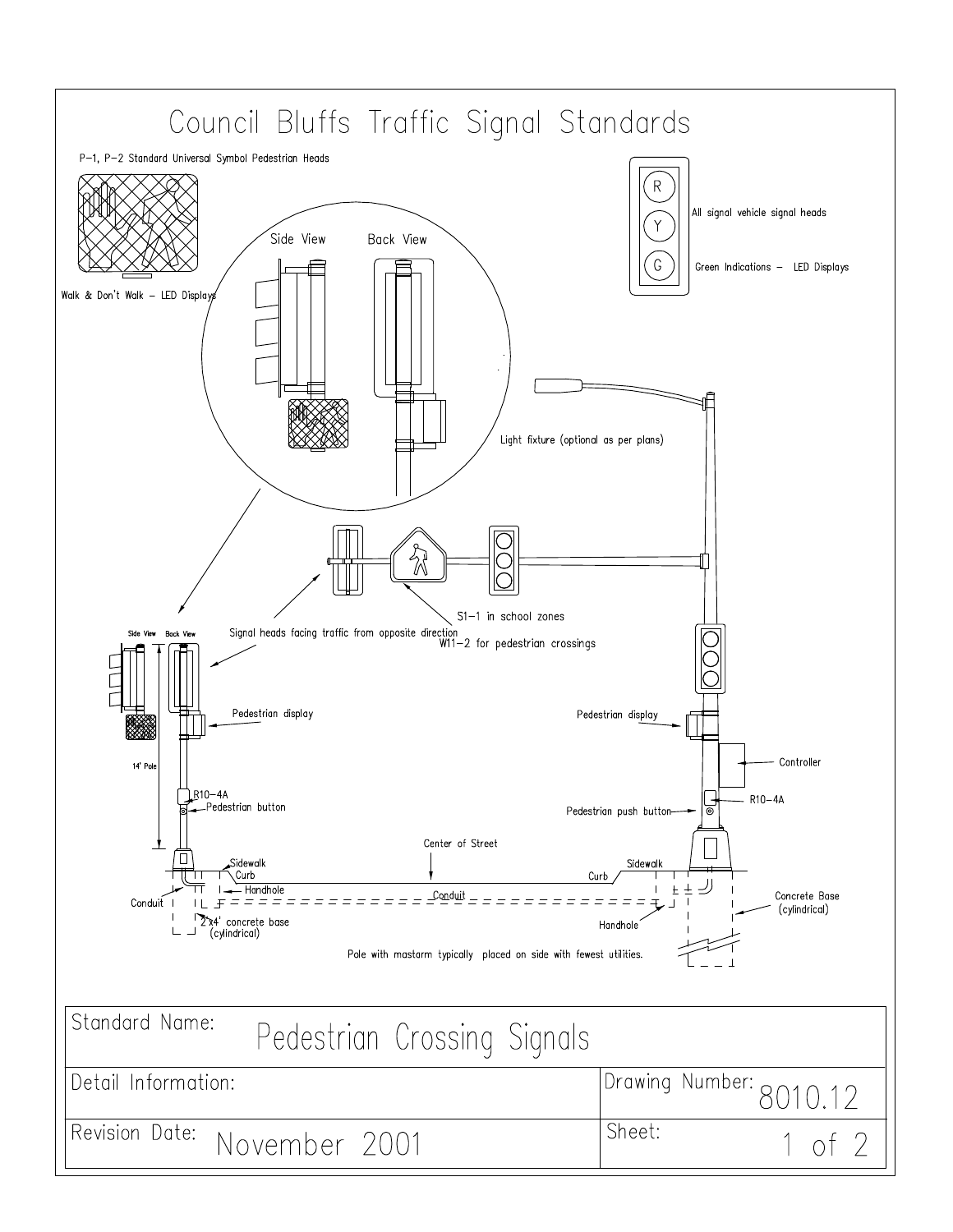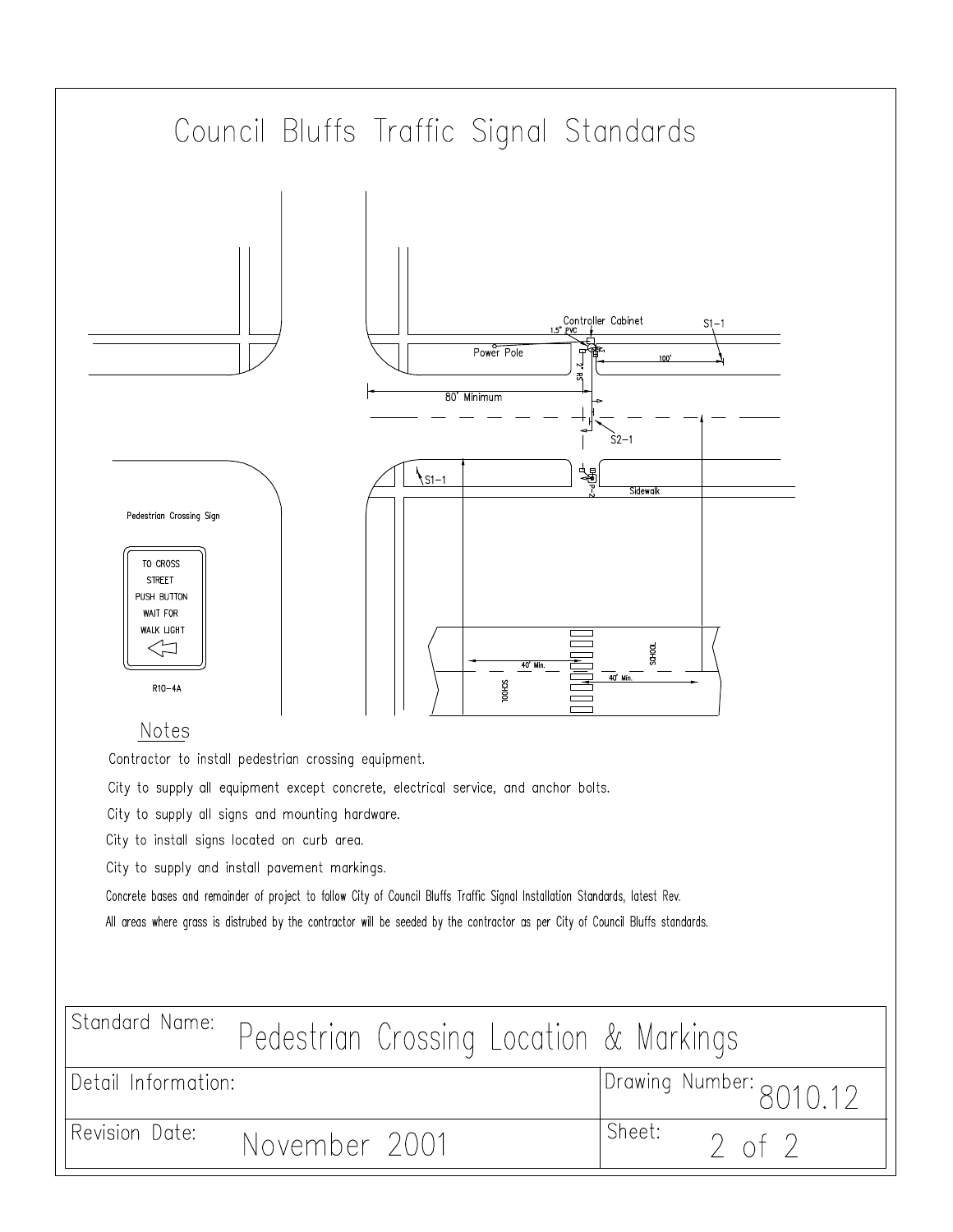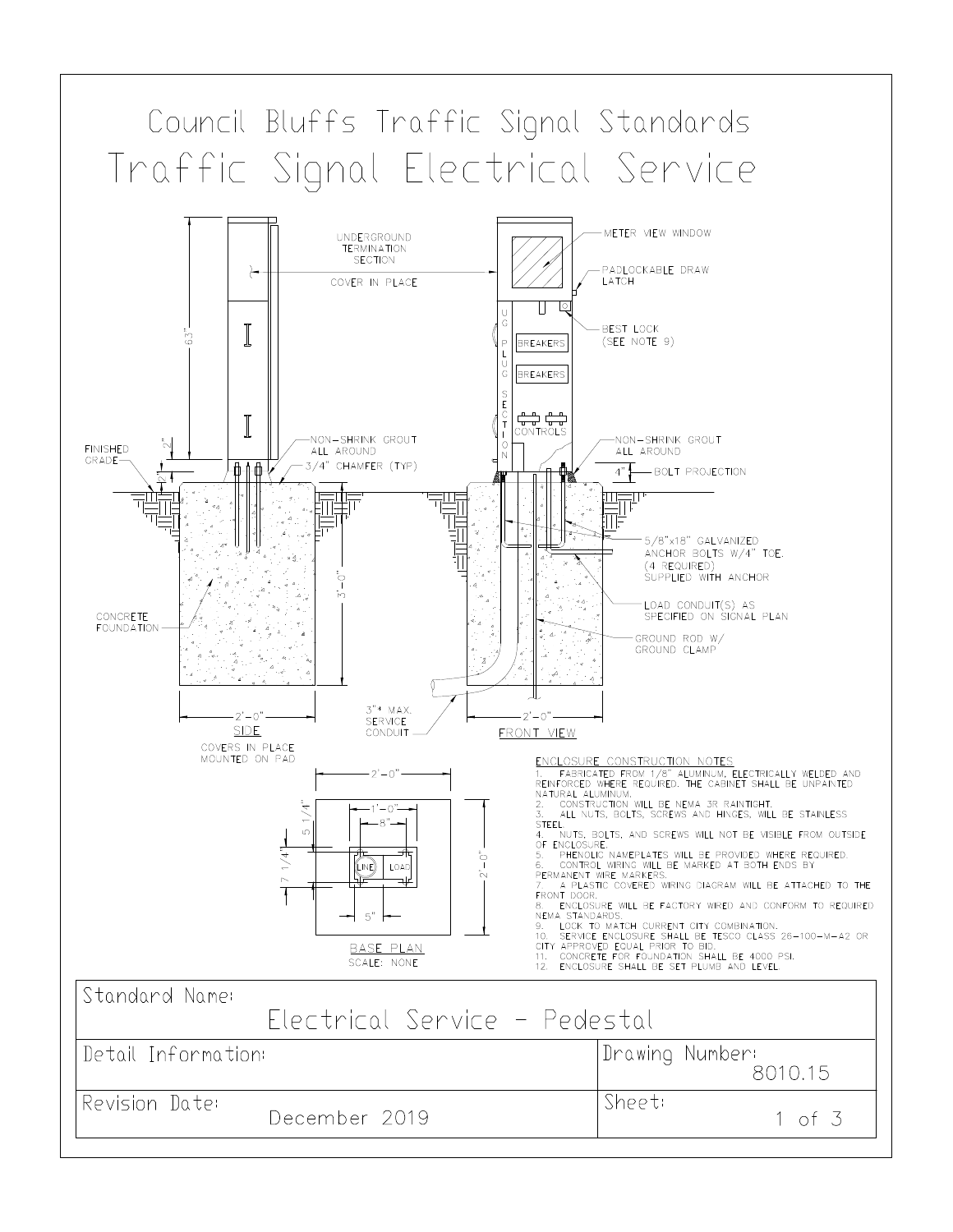